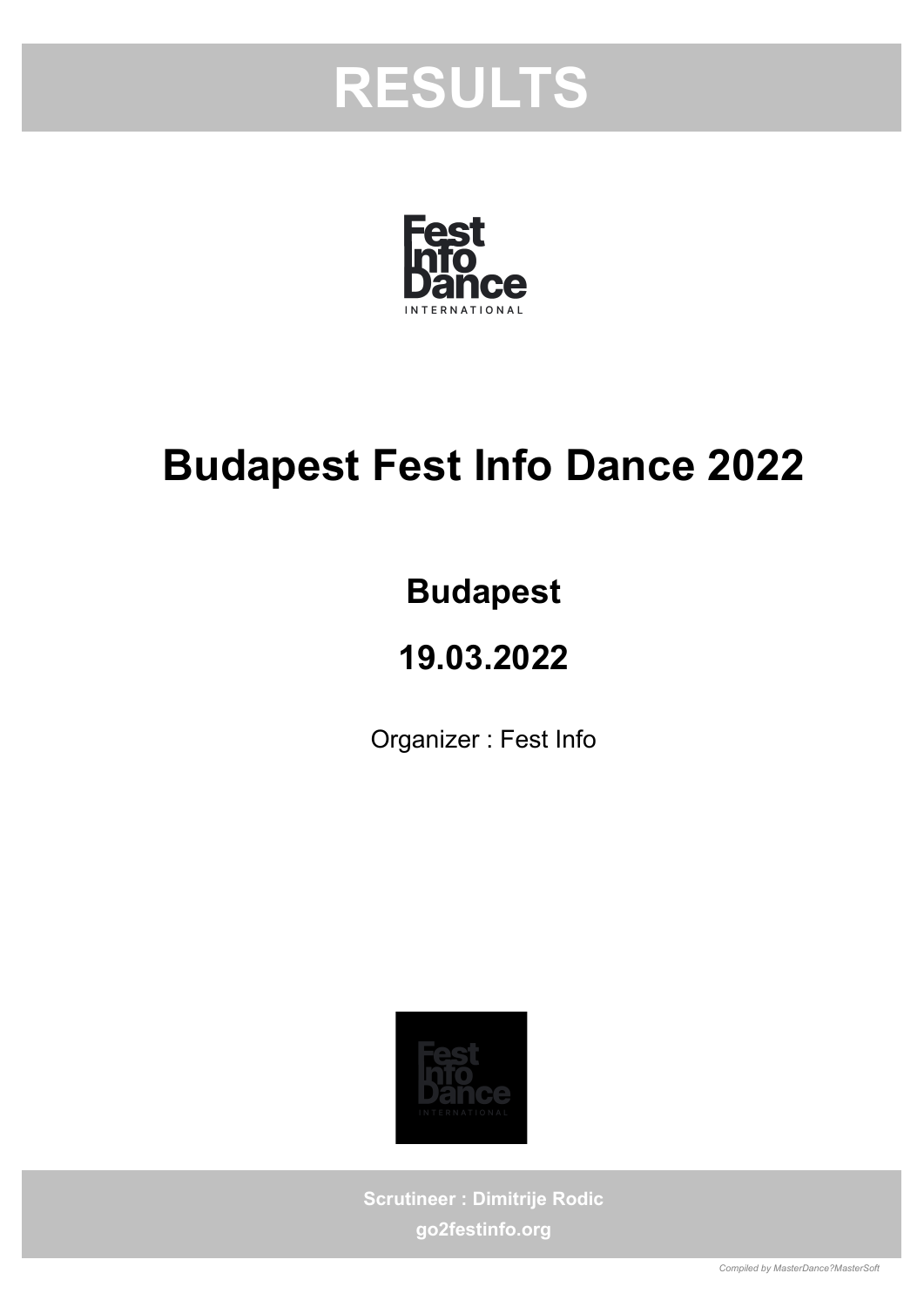|           | <b>COUNTRIES PARTICIPANTS</b> |            |             |             |               |  |  |  |  |  |  |  |  |  |
|-----------|-------------------------------|------------|-------------|-------------|---------------|--|--|--|--|--|--|--|--|--|
| <b>No</b> | <b>Country</b>                | Couple/Duo | <b>Solo</b> | Form./Group | <b>Member</b> |  |  |  |  |  |  |  |  |  |
|           | <b>BULGARIA</b>               |            |             |             |               |  |  |  |  |  |  |  |  |  |
| 2         | <b>GERMANY</b>                |            |             |             |               |  |  |  |  |  |  |  |  |  |
| 3         | <b>MONTENEGRO</b>             |            |             |             | 74            |  |  |  |  |  |  |  |  |  |
|           | <b>SERBIA</b>                 | 5          | 34          | 19          | 164           |  |  |  |  |  |  |  |  |  |
| 5         | <b>SLOVENIA</b>               |            |             |             |               |  |  |  |  |  |  |  |  |  |
|           | Total                         | 10         | 50          | 29          | 252           |  |  |  |  |  |  |  |  |  |

## JUDGES

| No                |                   | <b>Position</b>                                                       | Judge                             |              |                   | <b>Country</b>          |                      |                     |                         |            |                |                |  |
|-------------------|-------------------|-----------------------------------------------------------------------|-----------------------------------|--------------|-------------------|-------------------------|----------------------|---------------------|-------------------------|------------|----------------|----------------|--|
| 1                 |                   | A                                                                     | Marina Aranitović                 |              |                   | <b>SERBIA</b>           |                      |                     |                         |            |                |                |  |
| 2                 |                   | в                                                                     | Igor Savin                        |              |                   | <b>SERBIA</b>           |                      |                     |                         |            |                |                |  |
| 3                 |                   | C                                                                     | Kremena Antonova                  |              |                   |                         | <b>BULGARIA</b>      |                     |                         |            |                |                |  |
| 4                 |                   | D                                                                     | Nataša Mišić                      |              |                   |                         | <b>GERMANY</b>       |                     |                         |            |                |                |  |
|                   |                   |                                                                       | A Open Solo Children              |              |                   |                         |                      |                     |                         |            | Competitors: 2 |                |  |
| Place StNo        |                   |                                                                       | <b>Competitor</b>                 | <b>Dance</b> | Crit              | $\overline{\mathsf{A}}$ | $\boldsymbol{B}$     | $\mathbf{C}$        | <b>Score</b>            | <b>Sum</b> | <b>Total</b>   | <b>Place</b>   |  |
| 1                 | 1                 | Neda Kordić<br>'Ludi šeširdžija'<br>Art Grupa Montenegro<br>Kotor     |                                   |              | Tec<br>Cho<br>Imp | 5.0<br>5.0<br>5.0       | 7.0<br>8.0<br>7.0    | 6.5<br>8.0<br>8.5   | 18.50<br>21.00<br>20.50 | 60.00      | 60.00          |                |  |
| $\overline{2}$    | $\overline{2}$    | <b>Thalia Gehrls</b><br>'Runaway'<br>Central Dance Academy<br>Grömitz |                                   |              | Tec<br>Cho<br>Imp | 4.0<br>4.0<br>4.0       | 7.0<br>7.0<br>6.0    | 5.5<br>5.0<br>5.5   | 16.50<br>16.00<br>15.50 | 48.00      | 48.00          | $\overline{2}$ |  |
|                   |                   |                                                                       | <b>A Open Solo Senior</b>         |              |                   |                         |                      |                     |                         |            | Competitors: 1 |                |  |
| Place             | <b>StNo</b>       |                                                                       | <b>Competitor</b>                 | <b>Dance</b> | Crit              | B                       | $\mathbf c$          | D                   | Score                   | <b>Sum</b> | <b>Total</b>   | Place          |  |
| 1                 | 3                 | Jelena Batovac<br>'Kiss of Fire'<br>Balet Idea<br>Obrenovac           |                                   |              | Tec<br>Cho<br>Imp | 5.0<br>5.0<br>4.0       | 7.5<br>8.5<br>7.0    | 9.5<br>9.6<br>9.6   | 22.00<br>23.10<br>20.60 | 65.70      | 65.70          |                |  |
|                   |                   |                                                                       | <b>A Open Formation Junior</b>    |              |                   |                         |                      |                     |                         |            | Competitors: 1 |                |  |
| Place StNo        |                   |                                                                       | <b>Competitor</b>                 | Dance        | Crit              | в                       | $\mathcal{C}$        | D                   | <b>Score</b>            | <b>Sum</b> | <b>Total</b>   | <b>Place</b>   |  |
| 1                 | 4                 | ****<br>'Maniac'<br>Baletski studio L Dance<br>Obrenovac              |                                   |              | Tec<br>Cho<br>Imp | 4.0<br>5.0<br>4.0       | 6.5<br>7.5<br>6.5    | 9.2<br>9.2<br>9.2   | 19.70<br>21.70<br>19.70 | 61.10      | 61.10          |                |  |
|                   |                   |                                                                       | <b>A Open Formation Senior</b>    |              |                   |                         |                      |                     |                         |            | Competitors: 1 |                |  |
|                   | <b>Place StNo</b> |                                                                       | <b>Competitor</b>                 | Dance        | Crit              | $\boldsymbol{B}$        | C                    | D                   | <b>Score</b>            | <b>Sum</b> | <b>Total</b>   | <b>Place</b>   |  |
| 1                 | 5                 | Art grupa<br>'Fantomi'<br>Art Grupa Montenegro<br>Kotor               |                                   |              | Tec<br>Cho<br>Imp | 5.0<br>7.0<br>7.0       | 8.5<br>10.0<br>9.5   | 9.8<br>9.8<br>9.8   | 23.30<br>26.80<br>26.30 | 76.40      | 76.40          |                |  |
|                   |                   |                                                                       | A Contemporary/Modern Solo Junior |              |                   |                         |                      |                     |                         |            | Competitors: 1 |                |  |
| <b>Place StNo</b> |                   |                                                                       | <b>Competitor</b>                 | <b>Dance</b> | <b>Crit</b>       | в                       | $\mathcal{C}$        | D                   | <b>Score</b>            | <b>Sum</b> | <b>Total</b>   | Place          |  |
| 1                 | 6                 | Ana Gavrilović<br>'Black dream'<br><b>Balet Idea</b><br>Obrenovac     |                                   |              | Tec<br>Cho<br>Imp | 5.0<br>4.0<br>4.0       | 6.5<br>6.5<br>6.0    | 9.1<br>9.0<br>9.0   | 20.60<br>19.50<br>19.00 | 59.10      | 59.10          | 1              |  |
|                   |                   |                                                                       | A Contemporary/Modern Solo Senior |              |                   |                         |                      |                     |                         |            | Competitors: 4 |                |  |
| Place StNo        |                   |                                                                       | <b>Competitor</b>                 | <b>Dance</b> | <b>Crit</b>       | A                       | $\mathbf{C}$         | D                   | <b>Score</b>            | <b>Sum</b> | <b>Total</b>   | Place          |  |
| 1                 | 9                 | Tara Capuder<br>'Almost plastic'<br>Moj klub<br>Bled                  |                                   |              | Tec<br>Cho<br>Imp | 8.0<br>6.0<br>6.0       | 10.0<br>10.0<br>10.0 | 9.9<br>10.0<br>10.0 | 27.90<br>26.00<br>26.00 | 79.90      | 79.90          | 1              |  |
| $\overline{2}$    | 8                 | Jovana Mećava<br>'Words'<br>Inspire<br>Novi Sad                       |                                   | ä,           | Tec<br>Cho<br>Imp | 7.0<br>7.0<br>8.0       | 8.0<br>9.0<br>9.5    | 9.8<br>10.0<br>10.0 | 24.80<br>26.00<br>27.50 | 78.30      | 78.30          | 2              |  |
| 3                 | $\overline{7}$    | Ana Nikolić<br>'Dystopia'<br>Balet Idea<br>Obrenovac                  |                                   | ä,           | Tec<br>Cho<br>Imp | 7.0<br>7.0<br>7.0       | 7.0<br>8.0<br>6.0    | 9.6<br>9.6<br>9.6   | 23.60<br>24.60<br>22.60 | 70.80      | 70.80          | 3              |  |
| 4                 | 61                | Olivera Kljajic                                                       |                                   | ä,           | Tec               | 7.0                     | 7.5                  | 9.4                 | 23.90                   | 69.50      | 69.50          | 4              |  |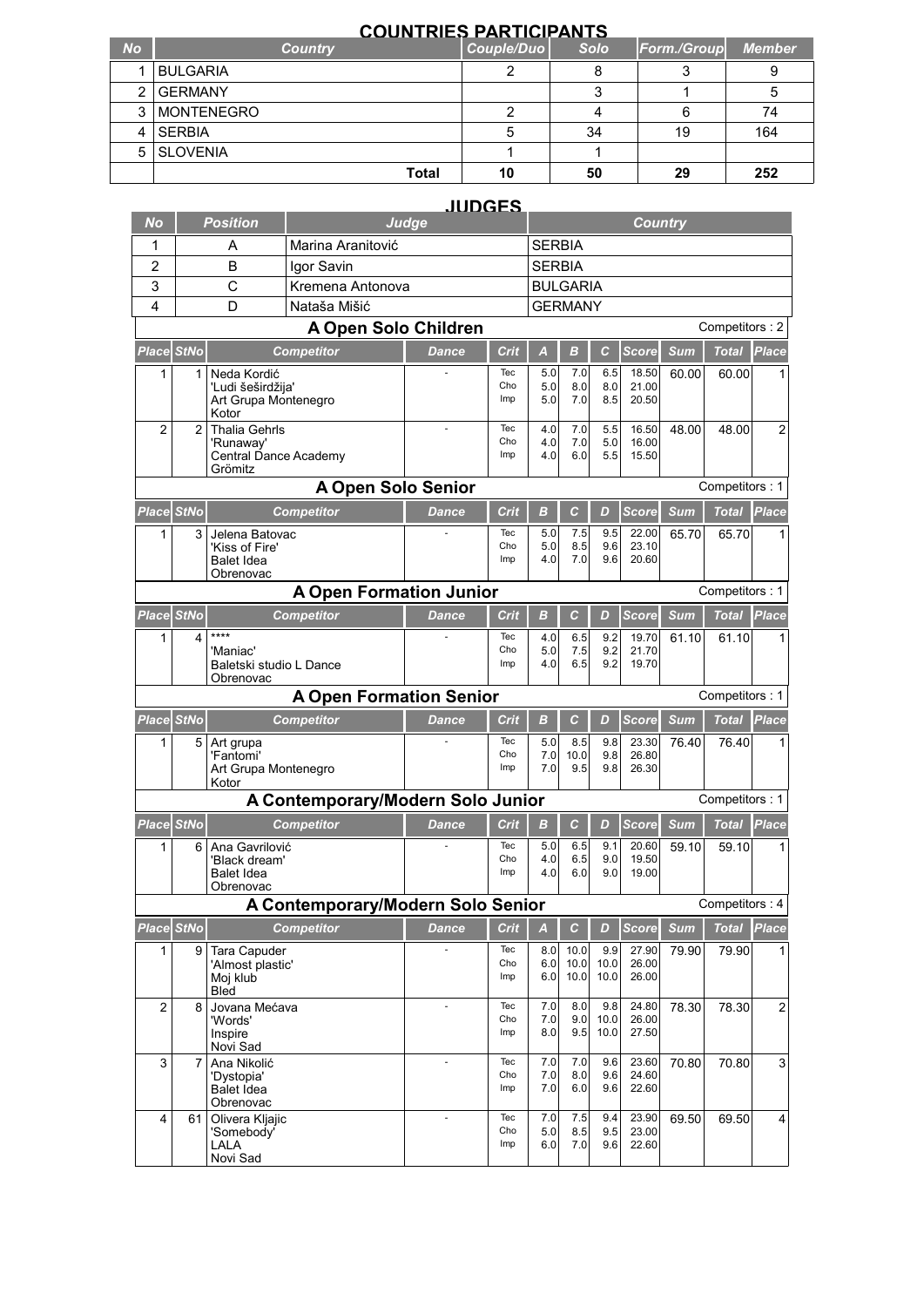| A Contemporary/Modern Duo Senior<br>Competitors: 1 |                                                            |                                                                        |              |                   |                   |                     |                      |                         |            |                |                |  |  |
|----------------------------------------------------|------------------------------------------------------------|------------------------------------------------------------------------|--------------|-------------------|-------------------|---------------------|----------------------|-------------------------|------------|----------------|----------------|--|--|
| Place StNo                                         |                                                            | <b>Competitor</b>                                                      | <b>Dance</b> | Crit              | в                 | $\mathbf{C}$        | D                    | <b>Score</b>            | <b>Sum</b> | <b>Total</b>   | Place          |  |  |
| 1                                                  | 10                                                         | Alja Jakopič Trampuž<br><b>Tara Capuder</b><br>Moj klub<br><b>Bled</b> |              | Tec<br>Cho<br>Imp | 7.0<br>8.0<br>8.0 | 9.0<br>9.5<br>9.0   | 9.9<br>10.0<br>10.0  | 25.90<br>27.50<br>27.00 | 80.40      | 80.40          |                |  |  |
|                                                    |                                                            | A Contemporary/Modern Group Children                                   |              |                   |                   |                     |                      |                         |            | Competitors: 1 |                |  |  |
| Place StNo                                         |                                                            | <b>Competitor</b>                                                      | <b>Dance</b> | Crit              | B                 | $\mathbf c$         | D                    | <b>Score</b>            | <b>Sum</b> | <b>Total</b>   | Place          |  |  |
| 1                                                  | 11                                                         | $***$<br>'I Would'<br>Baletski studio L Dance<br>Obrenovac             |              | Tec<br>Cho<br>Imp | 5.0<br>6.0<br>5.0 | 6.0<br>8.5<br>7.0   | 5.0<br>6.0<br>5.0    | 16.00<br>20.50<br>17.00 | 53.50      | 53.50          |                |  |  |
|                                                    |                                                            | A Contemporary/Modern Group Junior                                     |              |                   |                   |                     |                      |                         |            | Competitors: 1 |                |  |  |
| Place StNo                                         |                                                            | <b>Competitor</b>                                                      | <b>Dance</b> | Crit              | $\boldsymbol{B}$  | $\mathbf c$         | D                    | <b>Score</b>            | <b>Sum</b> | <b>Total</b>   | Place          |  |  |
| 1                                                  | 12                                                         | ****<br>'Power'<br>Baletski studio L Dance<br>Obrenovac                |              | Tec<br>Cho<br>Imp | 5.0<br>5.0<br>4.5 | 8.0<br>9.5<br>8.5   | 9.6<br>9.4<br>9.5    | 22.60<br>23.90<br>22.50 | 69.00      | 69.00          |                |  |  |
|                                                    | A Contemporary/Modern Formation Children<br>Competitors: 1 |                                                                        |              |                   |                   |                     |                      |                         |            |                |                |  |  |
| Place StNo                                         |                                                            | <b>Competitor</b>                                                      | <b>Dance</b> | Crit              | в                 | с                   | D                    | <b>Score</b>            | <b>Sum</b> | <b>Total</b>   | Place          |  |  |
| 1                                                  | 13                                                         | $***$<br>'You say'<br>Baletski studio L Dance<br>Obrenovac             |              | Tec<br>Cho<br>Imp | 6.0<br>6.0<br>5.0 | 7.0<br>8.0<br>8.0   | 8.9<br>8.7<br>8.8    | 21.90<br>22.70<br>21.80 | 66.40      | 66.40          |                |  |  |
|                                                    |                                                            | A Contemporary/Modern Formation Senior                                 |              |                   |                   |                     |                      |                         |            | Competitors: 1 |                |  |  |
| Place StNo                                         |                                                            | <b>Competitor</b>                                                      | <b>Dance</b> | Crit              | в                 | C                   | D                    | <b>Score</b>            | <b>Sum</b> | <b>Total</b>   | <b>Place</b>   |  |  |
| 1                                                  | 14                                                         | <b>FORCE</b><br>'GNOSIENNE'<br>Baletski studio Force<br>Cačak          |              | Tec<br>Cho<br>Imp | 7.0<br>8.0<br>7.0 | 9.0<br>10.0<br>9.5  | 10.0<br>10.0<br>10.0 | 26.00<br>28.00<br>26.50 | 80.50      | 80.50          | 1              |  |  |
|                                                    |                                                            | <b>A Classic Ballet Formation Junior</b>                               |              |                   |                   |                     |                      |                         |            | Competitors: 1 |                |  |  |
| Place StNo                                         |                                                            | <b>Competitor</b>                                                      | <b>Dance</b> | Crit              | B                 | $\overline{c}$      | D                    | <b>Score</b>            | <b>Sum</b> | <b>Total</b>   | Place          |  |  |
| 1                                                  | 15                                                         | <b>FORCE</b><br>'ARABIAN DANCE'<br>Baletski studio Force<br>Cačak      |              | Tec<br>Cho<br>Imp | 6.0<br>8.0<br>8.0 | 9.5<br>9.5<br>10.0  | 9.7<br>9.7<br>9.7    | 25.20<br>27.20<br>27.70 | 80.10      | 80.10          |                |  |  |
|                                                    |                                                            | A Jazz Style Solo Senior                                               |              |                   |                   |                     |                      |                         |            | Competitors: 2 |                |  |  |
| Place StNo                                         |                                                            | <b>Competitor</b>                                                      | <b>Dance</b> | Crit              | B                 | $\mathbf c$         | D                    | <b>Score</b>            | <b>Sum</b> | <b>Total</b>   | Place          |  |  |
| 1                                                  | 16                                                         | Tara Capuder<br>'Freedom'<br>Moj klub<br>Bled                          |              | Tec<br>Cho<br>Imp | 7.0<br>6.0<br>8.0 | 9.5<br>10.0<br>10.0 | 10.0<br>10.0<br>10.0 | 26.50<br>26.00<br>28.00 | 80.50      | 80.50          | 1              |  |  |
| $\overline{2}$                                     | 250                                                        | Teodora Dragićević<br>'Power'<br><b>SERBIA</b>                         |              | Tec<br>Cho<br>Imp | 6.0<br>7.0<br>7.0 | 6.5<br>7.5<br>7.0   | 9.4<br>9.4<br>9.4    | 21.90<br>23.90<br>23.40 | 69.20      | 69.20          | 2              |  |  |
|                                                    |                                                            | A Jazz Style Duo Senior                                                |              |                   |                   |                     |                      |                         |            | Competitors: 1 |                |  |  |
| Place StNo                                         |                                                            | <b>Competitor</b>                                                      | Dance        | Crit              | B                 | $\mathbf c$         | D                    | Score                   | <b>Sum</b> | <b>Total</b>   | <b>Place</b>   |  |  |
| 1                                                  | 17                                                         | Alja Jakopič Trampuž<br>Tara Capuder<br>Moj klub<br>Bled               |              | Tec<br>Cho<br>Imp | 8.0<br>7.0<br>8.0 | 9.0<br>9.0<br>9.0   | 10.0<br>10.0<br>10.0 | 27.00<br>26.00<br>27.00 | 80.00      | 80.00          |                |  |  |
|                                                    |                                                            | A Jazz Style Formation Children                                        |              |                   |                   |                     |                      |                         |            | Competitors: 1 |                |  |  |
| Place StNo                                         |                                                            | <b>Competitor</b>                                                      | Dance        | Crit              | в                 | $\mathbf{C}$        | D                    | Score                   | <b>Sum</b> | <b>Total</b>   | <b>Place</b>   |  |  |
| 1                                                  | 18                                                         | 'Detectives'<br>Baletski studio L Dance<br>Obrenovac                   |              | Tec<br>Cho<br>Imp | 4.0<br>4.0<br>4.0 | 6.0<br>7.0<br>6.0   | 8.2<br>8.2<br>8.3    | 18.20<br>19.20<br>18.30 | 55.70      | 55.70          | 1              |  |  |
|                                                    |                                                            | <b>A Art Solo Junior</b>                                               |              |                   |                   |                     |                      |                         |            | Competitors: 2 |                |  |  |
| Place StNo                                         |                                                            | <b>Competitor</b>                                                      | Dance        | <b>Crit</b>       | $\overline{A}$    | C                   | D                    | <b>Score</b>            | <b>Sum</b> | <b>Total</b>   | <b>Place</b>   |  |  |
| $\mathbf{1}$                                       | 19                                                         | Ana Jeremić<br>'Tango Evora'<br><b>Balet Idea</b><br>Obrenovac         |              | Tec<br>Cho<br>Imp | 6.0<br>6.0<br>6.0 | 6.5<br>6.0<br>8.0   | 9.2<br>9.2<br>9.2    | 21.70<br>21.20<br>23.20 | 66.10      | 66.10          | 1              |  |  |
| $\overline{2}$                                     | 20                                                         | Nina Cetković<br>'Love'<br>Art Grupa Montenegro<br>Kotor               | ÷,           | Tec<br>Cho<br>Imp | 5.0<br>5.0<br>5.0 | 6.0<br>6.0<br>6.5   | 8.9<br>8.9<br>8.9    | 19.90<br>19.90<br>20.40 | 60.20      | 60.20          | $\overline{2}$ |  |  |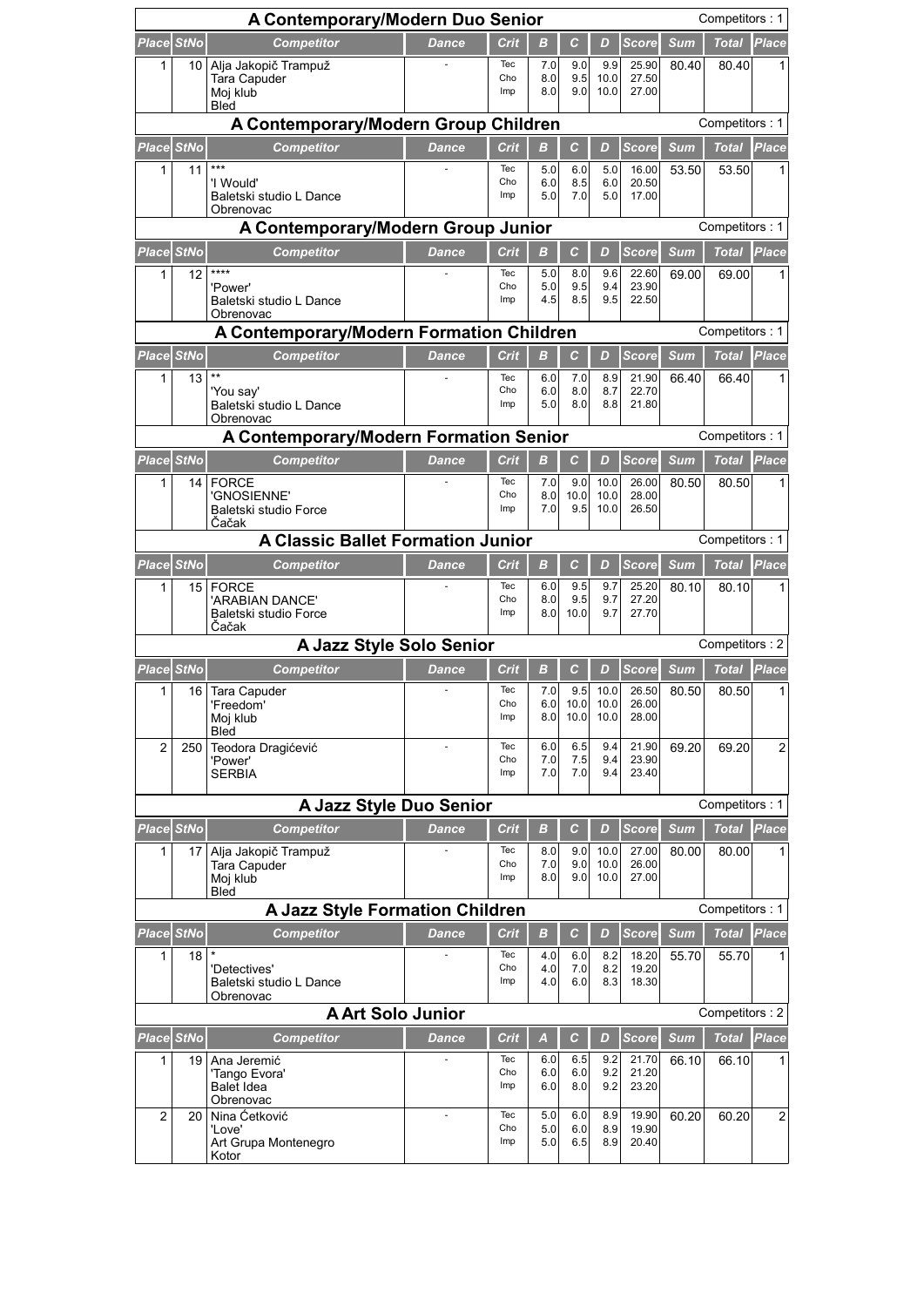|                                                                                                                  | <b>A Art Solo Senior</b><br>Competitors: 1 |                                                                       |              |                    |                   |                    |                   |                         |            |                |                |  |  |
|------------------------------------------------------------------------------------------------------------------|--------------------------------------------|-----------------------------------------------------------------------|--------------|--------------------|-------------------|--------------------|-------------------|-------------------------|------------|----------------|----------------|--|--|
| Place StNo                                                                                                       |                                            | <b>Competitor</b>                                                     | <b>Dance</b> | Crit               | B                 | $\mathbf c$        | D                 | <b>Score</b>            | <b>Sum</b> | Total          | Place          |  |  |
| 1                                                                                                                | 21                                         | Sara Popović<br>'Ederlezi'<br>Balet Idea                              |              | Tec<br>Cho<br>Imp  | 6.0<br>7.0<br>7.0 | 8.0<br>8.5<br>8.5  | 9.9<br>9.9<br>9.9 | 23.90<br>25.40<br>25.40 | 74.70      | 74.70          |                |  |  |
|                                                                                                                  |                                            | Obrenovac                                                             |              |                    |                   |                    |                   |                         |            |                |                |  |  |
|                                                                                                                  |                                            | <b>A Art Formation Children</b>                                       |              |                    |                   |                    |                   |                         |            | Competitors: 1 |                |  |  |
| Place StNo                                                                                                       |                                            | <b>Competitor</b>                                                     | <b>Dance</b> | Crit               | B                 | $\mathbf c$        | D                 | <b>Score</b>            | <b>Sum</b> | <b>Total</b>   | Place          |  |  |
| 1                                                                                                                | 22                                         | Art grupa<br>'From Paris with love'                                   |              | Tec<br>Cho<br>Imp  | 5.0<br>4.0<br>4.0 | 6.0<br>7.5<br>6.5  | 8.0<br>8.2<br>8.3 | 19.00<br>19.70<br>18.80 | 57.50      | 57.50          |                |  |  |
|                                                                                                                  |                                            | Art Grupa Montenegro<br>Kotor                                         |              |                    |                   |                    |                   |                         |            |                |                |  |  |
|                                                                                                                  |                                            | <b>A Art Formation Junior</b>                                         |              |                    |                   |                    |                   |                         |            | Competitors: 1 |                |  |  |
| Place StNo                                                                                                       |                                            | <b>Competitor</b>                                                     | <b>Dance</b> | Crit               | в                 | $\mathbf c$        | D                 | <b>Score</b>            | <b>Sum</b> | <b>Total</b>   | Place          |  |  |
| 1                                                                                                                | 23                                         | Art grupa<br>'Bird set free'<br>Art Grupa Montenegro<br>Kotor         |              | Tec<br>Cho<br>Imp  | 4.0<br>5.0<br>4.0 | 8.0<br>9.0<br>8.5  | 9.6<br>9.6<br>9.6 | 21.60<br>23.60<br>22.10 | 67.30      | 67.30          | 1              |  |  |
| <b>A Art Formation Senior</b><br>Competitors: 1<br><b>Place</b>                                                  |                                            |                                                                       |              |                    |                   |                    |                   |                         |            |                |                |  |  |
| Place StNo<br>$\mathbf c$<br>Crit<br>B<br><b>Competitor</b><br>D<br><b>Score</b><br><b>Sum</b><br>Total<br>Dance |                                            |                                                                       |              |                    |                   |                    |                   |                         |            |                |                |  |  |
| 1                                                                                                                | 24                                         | Idea Obrenovac                                                        |              | Tec                | 7.0               | 7.5                | 9.8               | 24.30                   | 74.90      | 74.90          |                |  |  |
|                                                                                                                  |                                            | 'Balkan life'<br>Balet Idea<br>Obrenovac                              |              | Cho<br>Imp         | 7.0<br>7.0        | 8.5<br>8.5         | 9.8<br>9.8        | 25.30<br>25.30          |            |                |                |  |  |
|                                                                                                                  |                                            | <b>A Musical Theater Formation Junior</b>                             |              |                    |                   |                    |                   |                         |            | Competitors: 1 |                |  |  |
|                                                                                                                  | Place StNo                                 | <b>Competitor</b>                                                     | <b>Dance</b> | Crit               | в                 | $\mathbf{C}$       | D                 | <b>Score</b>            | <b>Sum</b> | <b>Total</b>   | Place          |  |  |
| 1                                                                                                                | 25                                         | <b>FORCE</b>                                                          |              | Tec                | 5.0               | 9.5                | 9.1               | 23.60                   | 73.30      | 73.30          |                |  |  |
|                                                                                                                  |                                            | 'ALICE'<br>Baletski studio Force<br>Cačak                             |              | Cho<br>Imp         | 6.0<br>6.0        | 10.0<br>9.5        | 9.1<br>9.1        | 25.10<br>24.60          |            |                |                |  |  |
|                                                                                                                  |                                            | A Acro Style Solo Junior                                              |              |                    |                   |                    |                   |                         |            | Competitors: 1 |                |  |  |
| Place StNo                                                                                                       |                                            | <b>Competitor</b>                                                     | <b>Dance</b> | Crit               | $\boldsymbol{B}$  | $\mathbf c$        | D                 | <b>Score</b>            | <b>Sum</b> | <b>Total</b>   | <b>Place</b>   |  |  |
| 1                                                                                                                | 26                                         | Anastasija Đurica<br>'It s time'<br>Art Grupa Montenegro              |              | Tec<br>Cho<br>Imp  | 6.0<br>7.0<br>7.0 | 9.0<br>10.0<br>9.0 | 9.5<br>9.4<br>9.4 | 24.50<br>26.40<br>25.40 | 76.30      | 76.30          |                |  |  |
|                                                                                                                  |                                            | Kotor                                                                 |              |                    |                   |                    |                   |                         |            |                |                |  |  |
|                                                                                                                  |                                            | A Acro Style Duo Children                                             |              |                    |                   |                    |                   |                         |            | Competitors: 1 |                |  |  |
| <b>Place StNo</b>                                                                                                |                                            | <b>Competitor</b>                                                     | Dance        | Crit               | B                 | $\mathbf{C}$       | D                 | Score                   | <b>Sum</b> | <b>Total</b>   | Place          |  |  |
| 1                                                                                                                | 27                                         | Helena Vukasović<br>Elena Maroš                                       |              | Tec<br>Cho         | 7.0<br>8.0        | 6.0<br>7.0         | 8.2<br>8.1        | 21.20<br>23.10          | 66.30      | 66.30          | 1              |  |  |
|                                                                                                                  |                                            | Art Grupa Montenegro<br>Kotor                                         |              | Imp                | 8.0               | 6.0                | 8.0               | 22.00                   |            |                |                |  |  |
|                                                                                                                  |                                            | <b>A Acro Style Duo Senior</b>                                        |              |                    |                   |                    |                   |                         |            | Competitors: 1 |                |  |  |
|                                                                                                                  | Place StNo                                 | <b>Competitor</b>                                                     | Dance        | Crit               | $\boldsymbol{B}$  | $\pmb{C}$          | D                 | <b>Score</b>            | <b>Sum</b> | <b>Total</b>   | Place          |  |  |
| 1                                                                                                                | 28                                         | Lorena Janković                                                       |              | Tec                | 7.0               | 8.5                | 10.0              | 25.50                   | 79.50      | 79.50          | 1              |  |  |
|                                                                                                                  |                                            | Anastasija Đurica<br>Art Grupa Montenegro                             |              | Cho<br>Imp         | 7.0<br>7.0        | 10.0<br>10.0       | 10.0<br>10.0      | 27.00<br>27.00          |            |                |                |  |  |
|                                                                                                                  |                                            | Kotor                                                                 |              |                    |                   |                    |                   |                         |            |                |                |  |  |
|                                                                                                                  |                                            | A Hop Style Solo Children                                             |              |                    |                   |                    |                   |                         |            | Competitors: 2 |                |  |  |
|                                                                                                                  | Place StNo                                 | <b>Competitor</b><br>Jette Wichmann                                   | <b>Dance</b> | <b>Crit</b><br>Tec | А<br>5.0          | в<br>6.0           | С<br>6.0          | <b>Score</b><br>17.00   | <b>Sum</b> | <b>Total</b>   | <b>Place</b>   |  |  |
| 1                                                                                                                | 29                                         | 'Just Know That'<br>Central Dance Academy<br>Grömitz                  |              | Cho<br>Imp         | 5.0<br>6.0        | 8.0<br>6.0         | 6.5<br>7.0        | 19.50<br>19.00          | 55.50      | 55.50          | 1              |  |  |
| 2                                                                                                                | 30                                         | Milo Harling<br>'Welcome To My Hip Hop Show'<br>Central Dance Academy | ä,           | Tec<br>Cho<br>Imp  | 5.0<br>5.0<br>5.0 | 7.0<br>8.0<br>7.0  | 5.5<br>6.0<br>5.5 | 17.50<br>19.00<br>17.50 | 54.00      | 54.00          | $\overline{2}$ |  |  |
|                                                                                                                  |                                            | Grömitz<br>A Hop Style Solo Junior                                    |              |                    |                   |                    |                   |                         |            | Competitors: 2 |                |  |  |
| Place StNo                                                                                                       |                                            | <b>Competitor</b>                                                     | <b>Dance</b> | Crit               | $\boldsymbol{B}$  | $\mathbf c$        | D                 | <b>Score</b>            | <b>Sum</b> | <b>Total</b>   | <b>Place</b>   |  |  |
| 1                                                                                                                | 31                                         | Kovačević Kaja                                                        |              | Tec                | 7.0               | 5.5                | 9.6               | 22.10                   | 68.50      | 68.50          | 1              |  |  |
|                                                                                                                  |                                            | 'Flawless'<br>Street dance academy<br>Beograd                         |              | Cho<br>Imp         | 8.0<br>8.0        | 6.0<br>5.0         | 9.7<br>9.7        | 23.70<br>22.70          |            |                |                |  |  |
| 1                                                                                                                | 32                                         | Tomić Anja                                                            | ÷            | Tec                | 6.0               | 7.0                | 9.2               | 22.20                   | 68.50      | 68.50          | 1              |  |  |
|                                                                                                                  |                                            | 'All for us'<br>Street dance academy<br>Beograd                       |              | Cho<br>Imp         | 6.0<br>6.0        | 8.0<br>8.0         | 9.1<br>9.2        | 23.10<br>23.20          |            |                |                |  |  |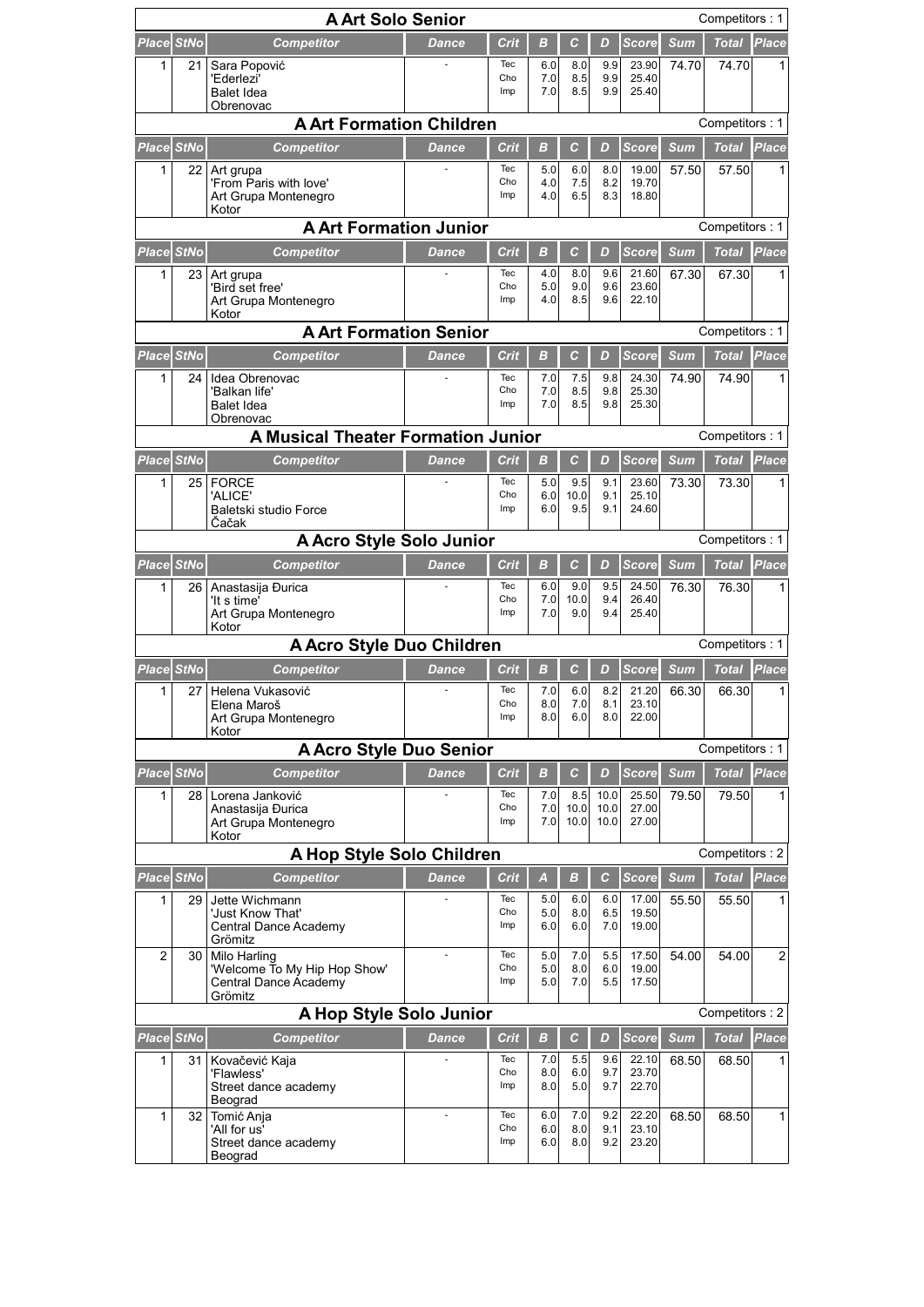| Place StNo<br>$\mathbf c$<br>Place<br><b>Dance</b><br>Crit<br>B<br><b>Sum</b><br><b>Total</b><br><b>Competitor</b><br>D<br><b>Score</b><br>8.0<br>9.6<br>25.60<br>1<br>33<br>Kovačević Kaja<br>Tec<br>8.0<br>78.00<br>78.00<br>Cho<br>8.0<br>9.0<br>9.7<br>26.70<br>Tomić Anja<br>8.0<br>8.0<br>9.7<br>25.70<br>Street dance academy<br>Imp<br>Beograd<br>A Hop Style Group Children<br>Competitors: 1<br>Place StNo<br><b>Competitor</b><br>B<br>$\mathcal{C}$<br>D<br><b>Sum</b><br><b>Place</b><br><b>Dance</b><br>Crit<br>Score<br>Total<br>6.0<br>4.0<br>16.00<br>1<br>34<br>Tec<br>6.0<br>54.50<br>54.50<br>Central Dance Academy<br>Cho<br>7.0<br>7.0<br>5.0<br>19.00<br>'Blazing Squad'<br>6.5<br>Imp<br>8.0<br>5.0<br>19.50<br>Central Dance Academy<br>Grömitz<br>Competitors: 1<br>A Hop Style Formation Junior<br>Place StNo<br>C<br><b>Sum</b><br><b>Place</b><br><b>Competitor</b><br><b>Dance</b><br>Crit<br>B<br>D<br><b>Score</b><br><b>Total</b><br>8.5<br>24.90<br>Tec<br>7.0<br>9.4<br>35<br>77.70<br>77.70<br>1<br>Habanera crew<br>1<br>Cho<br>8.0<br>9.0<br>9.4<br>26.40<br>'hip hop'<br>8.0<br>9.0<br>Imp<br>9.4<br>26.40<br>Habanera<br>Bar<br><b>A Street Style Trio Junior</b><br>Competitors: 1<br>Place StNo<br>$\mathbf c$<br>Place<br><b>Competitor</b><br>Crit<br>B<br><b>Score</b><br><b>Sum</b><br><b>Total</b><br><b>Dance</b><br>D<br>Tec<br>7.0<br>7.5<br>24.00<br>9.5<br>72.50<br>72.50<br>1<br>36<br>Street dance academy<br>Cho<br>7.0<br>8.0<br>9.5<br>24.50<br>'Wild side'<br>Imp<br>Street dance academy<br>7.0<br>7.5<br>9.5<br>24.00<br>Beograd<br><b>A Street Style Formation Children</b><br>Competitors: 1<br>Place StNo<br>$\mathbf c$<br><b>Score</b><br>Place<br>Crit<br>B<br>D<br><b>Sum</b><br><b>Total</b><br><b>Competitor</b><br>Dance<br>Tec<br>4.0<br>6.5<br>8.8<br>19.30<br>1<br>37<br>58.60<br>58.60<br>Art grupa<br>Cho<br>3.0<br>7.0<br>8.9<br>18.90<br>'Indijanke'<br>7.5<br>4.0<br>8.9<br>20.40<br>Art Grupa Montenegro<br>Imp<br>Kotor<br>A Street Style Group Children<br>Competitors: 1<br>Place StNo<br>$\mathbf c$<br>Place<br><b>Dance</b><br>$\boldsymbol{B}$<br>D<br>Score<br><b>Sum</b><br><b>Total</b><br><b>Competitor</b><br>Crit<br>Tec<br>7.0<br>23.30<br>204<br>8.0<br>8.3<br>69.60<br>69.60<br>1<br>Habanera crew<br>Cho<br>7.0<br>8.0<br>8.2<br>23.20<br>'WORK OUT'<br>23.10<br>Imp<br>7.0<br>8.0<br>8.1<br>Habanera<br>Bar<br><b>A Latin Show Solo Children</b><br>Competitors: 1<br>Place StNo<br>$\mathcal{C}$<br><b>Place</b><br>Crit<br>в<br><b>Score</b><br><b>Sum</b><br><b>Competitor</b><br><b>Dance</b><br>D<br>Total<br>7.0<br>21.30<br>1<br>39<br>Tec<br>6.0<br>8.3<br>67.50<br>67.50<br>Anastasija Lalic<br>1<br>7.0<br>8.3<br>22.80<br>Cho<br>7.5<br>'Rio'<br>Imp<br>7.0<br>8.0<br>23.40<br>8.4<br>Habanera<br>Bar<br>Competitors: 1<br><b>B Open Solo Baby</b><br>Place StNo<br>Crit<br>$\boldsymbol{B}$<br>$\mathbf c$<br><b>Score</b><br><b>Sum</b><br>Place<br><b>Competitor</b><br><b>Dance</b><br>D<br><b>Total</b><br>5.5<br>6.5<br>20.00<br>Tec<br>8.0<br>40<br>Helena Kecman<br>59.50<br>59.50<br>1<br>1<br>18.50<br>Cho<br>7.0<br>4.5<br>7.0<br>'My day'<br>LALA<br>8.0<br>6.0<br>7.0<br>Imp<br>21.00<br>Novi Sad<br><b>B Open Solo Mini</b><br>Competitors: 2<br>Place StNo<br><b>Place</b><br>Crit<br>B<br><b>Score</b><br><b>Sum</b><br><b>Total</b><br><b>Competitor</b><br><b>Dance</b><br>A<br>D<br>Tec<br>20.50<br>Lina Tsekova<br>6.0<br>8.0<br>6.5<br>1<br>41<br>62.50<br>62.50<br>1<br>Cho<br>5.0<br>9.0<br>7.0<br>21.00<br>'Free bird'<br>5.0<br>9.0<br>7.0<br>21.00<br><b>ERA Dance Company</b><br>Imp<br>Plovdiv<br>$\overline{2}$<br>Tec<br>$\overline{2}$<br>Raya Karamfilova<br>5.0<br>21.00<br>62.00<br>46<br>9.0<br>7.0<br>62.00<br>Cho<br>8.0<br>21.00<br>'The Mask'<br>6.0<br>7.0<br>Imp<br>5.0<br>8.0<br>7.0<br>20.00<br><b>ERA Dance Company</b><br>Plovdiv<br><b>B Open Solo Children</b><br>Competitors: 4<br>Place StNo<br>Place<br>Crit<br>$\mathbf c$<br>Score<br><b>Sum</b><br><b>Total</b><br><b>Competitor</b><br>$\overline{A}$<br><b>Dance</b><br>D<br>8.3<br>Tec<br>7.0<br>6.5<br>21.80<br>1<br>45<br>Niya Rakova<br>66.20<br>66.20<br>1<br>Cho<br>7.0<br>7.0<br>8.4<br>22.40<br>'Amazon'<br>7.0<br>7.0<br>8.0<br>22.00<br>Roberta Ballet<br>Imp<br>Sofia<br>$\overline{2}$<br>$\overline{2}$<br>Tec<br>4.0<br>6.5<br>8.2<br>18.70<br>59.00<br>43<br>Iva Trbojević<br>59.00<br>÷<br>Cho<br>5.0<br>7.0<br>8.3<br>20.30<br>'La prima vez'<br>5.0<br>7.0<br>8.0<br>20.00<br><b>Balet Idea</b><br>Imp<br>Obrenovac<br>3<br>3<br>Tec<br>4.0<br>6.5<br>7.9<br>18.40<br>57.40<br>Monika Ristović<br>57.40<br>44<br>÷<br>Cho<br>4.0<br>8.5<br>7.8<br>20.30<br>'Dusk'<br>4.0<br>7.0<br>7.7<br>18.70<br>Imp<br><b>Balet Idea</b><br>Obrenovac<br>4<br>Tec<br>4.0<br>5.5<br>7.8<br>17.30<br>53.80<br>53.80<br>4<br>42<br>Ana Marković<br>÷<br>Cho<br>4.0<br>6.0<br>7.7<br>17.70<br>'Etida'<br>5.0<br>6.0<br>7.8<br>18.80<br>Imp<br><b>Balet Idea</b><br>Obrenovac | A Hop Style Duo Junior<br>Competitors: 1 |  |  |  |  |  |  |  |  |  |  |
|--------------------------------------------------------------------------------------------------------------------------------------------------------------------------------------------------------------------------------------------------------------------------------------------------------------------------------------------------------------------------------------------------------------------------------------------------------------------------------------------------------------------------------------------------------------------------------------------------------------------------------------------------------------------------------------------------------------------------------------------------------------------------------------------------------------------------------------------------------------------------------------------------------------------------------------------------------------------------------------------------------------------------------------------------------------------------------------------------------------------------------------------------------------------------------------------------------------------------------------------------------------------------------------------------------------------------------------------------------------------------------------------------------------------------------------------------------------------------------------------------------------------------------------------------------------------------------------------------------------------------------------------------------------------------------------------------------------------------------------------------------------------------------------------------------------------------------------------------------------------------------------------------------------------------------------------------------------------------------------------------------------------------------------------------------------------------------------------------------------------------------------------------------------------------------------------------------------------------------------------------------------------------------------------------------------------------------------------------------------------------------------------------------------------------------------------------------------------------------------------------------------------------------------------------------------------------------------------------------------------------------------------------------------------------------------------------------------------------------------------------------------------------------------------------------------------------------------------------------------------------------------------------------------------------------------------------------------------------------------------------------------------------------------------------------------------------------------------------------------------------------------------------------------------------------------------------------------------------------------------------------------------------------------------------------------------------------------------------------------------------------------------------------------------------------------------------------------------------------------------------------------------------------------------------------------------------------------------------------------------------------------------------------------------------------------------------------------------------------------------------------------------------------------------------------------------------------------------------------------------------------------------------------------------------------------------------------------------------------------------------------------------------------------------------------------------------------------------------------------------------------------------------------------------------------------------------------------------------------------------------------------------------------------------------------------------------------------------------------------------------------------------------------------------------------------------------------------------------------------------------------------------------------------------------------------------------------------------------------------------------------------------------------------------------------------------------------------------------------------------------------------------------------------------------------------------------------------------------------------------------------------------------------------------------------------------------------------------------------------------------|------------------------------------------|--|--|--|--|--|--|--|--|--|--|
|                                                                                                                                                                                                                                                                                                                                                                                                                                                                                                                                                                                                                                                                                                                                                                                                                                                                                                                                                                                                                                                                                                                                                                                                                                                                                                                                                                                                                                                                                                                                                                                                                                                                                                                                                                                                                                                                                                                                                                                                                                                                                                                                                                                                                                                                                                                                                                                                                                                                                                                                                                                                                                                                                                                                                                                                                                                                                                                                                                                                                                                                                                                                                                                                                                                                                                                                                                                                                                                                                                                                                                                                                                                                                                                                                                                                                                                                                                                                                                                                                                                                                                                                                                                                                                                                                                                                                                                                                                                                                                                                                                                                                                                                                                                                                                                                                                                                                                                                                                                                  |                                          |  |  |  |  |  |  |  |  |  |  |
|                                                                                                                                                                                                                                                                                                                                                                                                                                                                                                                                                                                                                                                                                                                                                                                                                                                                                                                                                                                                                                                                                                                                                                                                                                                                                                                                                                                                                                                                                                                                                                                                                                                                                                                                                                                                                                                                                                                                                                                                                                                                                                                                                                                                                                                                                                                                                                                                                                                                                                                                                                                                                                                                                                                                                                                                                                                                                                                                                                                                                                                                                                                                                                                                                                                                                                                                                                                                                                                                                                                                                                                                                                                                                                                                                                                                                                                                                                                                                                                                                                                                                                                                                                                                                                                                                                                                                                                                                                                                                                                                                                                                                                                                                                                                                                                                                                                                                                                                                                                                  |                                          |  |  |  |  |  |  |  |  |  |  |
|                                                                                                                                                                                                                                                                                                                                                                                                                                                                                                                                                                                                                                                                                                                                                                                                                                                                                                                                                                                                                                                                                                                                                                                                                                                                                                                                                                                                                                                                                                                                                                                                                                                                                                                                                                                                                                                                                                                                                                                                                                                                                                                                                                                                                                                                                                                                                                                                                                                                                                                                                                                                                                                                                                                                                                                                                                                                                                                                                                                                                                                                                                                                                                                                                                                                                                                                                                                                                                                                                                                                                                                                                                                                                                                                                                                                                                                                                                                                                                                                                                                                                                                                                                                                                                                                                                                                                                                                                                                                                                                                                                                                                                                                                                                                                                                                                                                                                                                                                                                                  |                                          |  |  |  |  |  |  |  |  |  |  |
|                                                                                                                                                                                                                                                                                                                                                                                                                                                                                                                                                                                                                                                                                                                                                                                                                                                                                                                                                                                                                                                                                                                                                                                                                                                                                                                                                                                                                                                                                                                                                                                                                                                                                                                                                                                                                                                                                                                                                                                                                                                                                                                                                                                                                                                                                                                                                                                                                                                                                                                                                                                                                                                                                                                                                                                                                                                                                                                                                                                                                                                                                                                                                                                                                                                                                                                                                                                                                                                                                                                                                                                                                                                                                                                                                                                                                                                                                                                                                                                                                                                                                                                                                                                                                                                                                                                                                                                                                                                                                                                                                                                                                                                                                                                                                                                                                                                                                                                                                                                                  |                                          |  |  |  |  |  |  |  |  |  |  |
|                                                                                                                                                                                                                                                                                                                                                                                                                                                                                                                                                                                                                                                                                                                                                                                                                                                                                                                                                                                                                                                                                                                                                                                                                                                                                                                                                                                                                                                                                                                                                                                                                                                                                                                                                                                                                                                                                                                                                                                                                                                                                                                                                                                                                                                                                                                                                                                                                                                                                                                                                                                                                                                                                                                                                                                                                                                                                                                                                                                                                                                                                                                                                                                                                                                                                                                                                                                                                                                                                                                                                                                                                                                                                                                                                                                                                                                                                                                                                                                                                                                                                                                                                                                                                                                                                                                                                                                                                                                                                                                                                                                                                                                                                                                                                                                                                                                                                                                                                                                                  |                                          |  |  |  |  |  |  |  |  |  |  |
|                                                                                                                                                                                                                                                                                                                                                                                                                                                                                                                                                                                                                                                                                                                                                                                                                                                                                                                                                                                                                                                                                                                                                                                                                                                                                                                                                                                                                                                                                                                                                                                                                                                                                                                                                                                                                                                                                                                                                                                                                                                                                                                                                                                                                                                                                                                                                                                                                                                                                                                                                                                                                                                                                                                                                                                                                                                                                                                                                                                                                                                                                                                                                                                                                                                                                                                                                                                                                                                                                                                                                                                                                                                                                                                                                                                                                                                                                                                                                                                                                                                                                                                                                                                                                                                                                                                                                                                                                                                                                                                                                                                                                                                                                                                                                                                                                                                                                                                                                                                                  |                                          |  |  |  |  |  |  |  |  |  |  |
|                                                                                                                                                                                                                                                                                                                                                                                                                                                                                                                                                                                                                                                                                                                                                                                                                                                                                                                                                                                                                                                                                                                                                                                                                                                                                                                                                                                                                                                                                                                                                                                                                                                                                                                                                                                                                                                                                                                                                                                                                                                                                                                                                                                                                                                                                                                                                                                                                                                                                                                                                                                                                                                                                                                                                                                                                                                                                                                                                                                                                                                                                                                                                                                                                                                                                                                                                                                                                                                                                                                                                                                                                                                                                                                                                                                                                                                                                                                                                                                                                                                                                                                                                                                                                                                                                                                                                                                                                                                                                                                                                                                                                                                                                                                                                                                                                                                                                                                                                                                                  |                                          |  |  |  |  |  |  |  |  |  |  |
|                                                                                                                                                                                                                                                                                                                                                                                                                                                                                                                                                                                                                                                                                                                                                                                                                                                                                                                                                                                                                                                                                                                                                                                                                                                                                                                                                                                                                                                                                                                                                                                                                                                                                                                                                                                                                                                                                                                                                                                                                                                                                                                                                                                                                                                                                                                                                                                                                                                                                                                                                                                                                                                                                                                                                                                                                                                                                                                                                                                                                                                                                                                                                                                                                                                                                                                                                                                                                                                                                                                                                                                                                                                                                                                                                                                                                                                                                                                                                                                                                                                                                                                                                                                                                                                                                                                                                                                                                                                                                                                                                                                                                                                                                                                                                                                                                                                                                                                                                                                                  |                                          |  |  |  |  |  |  |  |  |  |  |
|                                                                                                                                                                                                                                                                                                                                                                                                                                                                                                                                                                                                                                                                                                                                                                                                                                                                                                                                                                                                                                                                                                                                                                                                                                                                                                                                                                                                                                                                                                                                                                                                                                                                                                                                                                                                                                                                                                                                                                                                                                                                                                                                                                                                                                                                                                                                                                                                                                                                                                                                                                                                                                                                                                                                                                                                                                                                                                                                                                                                                                                                                                                                                                                                                                                                                                                                                                                                                                                                                                                                                                                                                                                                                                                                                                                                                                                                                                                                                                                                                                                                                                                                                                                                                                                                                                                                                                                                                                                                                                                                                                                                                                                                                                                                                                                                                                                                                                                                                                                                  |                                          |  |  |  |  |  |  |  |  |  |  |
|                                                                                                                                                                                                                                                                                                                                                                                                                                                                                                                                                                                                                                                                                                                                                                                                                                                                                                                                                                                                                                                                                                                                                                                                                                                                                                                                                                                                                                                                                                                                                                                                                                                                                                                                                                                                                                                                                                                                                                                                                                                                                                                                                                                                                                                                                                                                                                                                                                                                                                                                                                                                                                                                                                                                                                                                                                                                                                                                                                                                                                                                                                                                                                                                                                                                                                                                                                                                                                                                                                                                                                                                                                                                                                                                                                                                                                                                                                                                                                                                                                                                                                                                                                                                                                                                                                                                                                                                                                                                                                                                                                                                                                                                                                                                                                                                                                                                                                                                                                                                  |                                          |  |  |  |  |  |  |  |  |  |  |
|                                                                                                                                                                                                                                                                                                                                                                                                                                                                                                                                                                                                                                                                                                                                                                                                                                                                                                                                                                                                                                                                                                                                                                                                                                                                                                                                                                                                                                                                                                                                                                                                                                                                                                                                                                                                                                                                                                                                                                                                                                                                                                                                                                                                                                                                                                                                                                                                                                                                                                                                                                                                                                                                                                                                                                                                                                                                                                                                                                                                                                                                                                                                                                                                                                                                                                                                                                                                                                                                                                                                                                                                                                                                                                                                                                                                                                                                                                                                                                                                                                                                                                                                                                                                                                                                                                                                                                                                                                                                                                                                                                                                                                                                                                                                                                                                                                                                                                                                                                                                  |                                          |  |  |  |  |  |  |  |  |  |  |
|                                                                                                                                                                                                                                                                                                                                                                                                                                                                                                                                                                                                                                                                                                                                                                                                                                                                                                                                                                                                                                                                                                                                                                                                                                                                                                                                                                                                                                                                                                                                                                                                                                                                                                                                                                                                                                                                                                                                                                                                                                                                                                                                                                                                                                                                                                                                                                                                                                                                                                                                                                                                                                                                                                                                                                                                                                                                                                                                                                                                                                                                                                                                                                                                                                                                                                                                                                                                                                                                                                                                                                                                                                                                                                                                                                                                                                                                                                                                                                                                                                                                                                                                                                                                                                                                                                                                                                                                                                                                                                                                                                                                                                                                                                                                                                                                                                                                                                                                                                                                  |                                          |  |  |  |  |  |  |  |  |  |  |
|                                                                                                                                                                                                                                                                                                                                                                                                                                                                                                                                                                                                                                                                                                                                                                                                                                                                                                                                                                                                                                                                                                                                                                                                                                                                                                                                                                                                                                                                                                                                                                                                                                                                                                                                                                                                                                                                                                                                                                                                                                                                                                                                                                                                                                                                                                                                                                                                                                                                                                                                                                                                                                                                                                                                                                                                                                                                                                                                                                                                                                                                                                                                                                                                                                                                                                                                                                                                                                                                                                                                                                                                                                                                                                                                                                                                                                                                                                                                                                                                                                                                                                                                                                                                                                                                                                                                                                                                                                                                                                                                                                                                                                                                                                                                                                                                                                                                                                                                                                                                  |                                          |  |  |  |  |  |  |  |  |  |  |
|                                                                                                                                                                                                                                                                                                                                                                                                                                                                                                                                                                                                                                                                                                                                                                                                                                                                                                                                                                                                                                                                                                                                                                                                                                                                                                                                                                                                                                                                                                                                                                                                                                                                                                                                                                                                                                                                                                                                                                                                                                                                                                                                                                                                                                                                                                                                                                                                                                                                                                                                                                                                                                                                                                                                                                                                                                                                                                                                                                                                                                                                                                                                                                                                                                                                                                                                                                                                                                                                                                                                                                                                                                                                                                                                                                                                                                                                                                                                                                                                                                                                                                                                                                                                                                                                                                                                                                                                                                                                                                                                                                                                                                                                                                                                                                                                                                                                                                                                                                                                  |                                          |  |  |  |  |  |  |  |  |  |  |
|                                                                                                                                                                                                                                                                                                                                                                                                                                                                                                                                                                                                                                                                                                                                                                                                                                                                                                                                                                                                                                                                                                                                                                                                                                                                                                                                                                                                                                                                                                                                                                                                                                                                                                                                                                                                                                                                                                                                                                                                                                                                                                                                                                                                                                                                                                                                                                                                                                                                                                                                                                                                                                                                                                                                                                                                                                                                                                                                                                                                                                                                                                                                                                                                                                                                                                                                                                                                                                                                                                                                                                                                                                                                                                                                                                                                                                                                                                                                                                                                                                                                                                                                                                                                                                                                                                                                                                                                                                                                                                                                                                                                                                                                                                                                                                                                                                                                                                                                                                                                  |                                          |  |  |  |  |  |  |  |  |  |  |
|                                                                                                                                                                                                                                                                                                                                                                                                                                                                                                                                                                                                                                                                                                                                                                                                                                                                                                                                                                                                                                                                                                                                                                                                                                                                                                                                                                                                                                                                                                                                                                                                                                                                                                                                                                                                                                                                                                                                                                                                                                                                                                                                                                                                                                                                                                                                                                                                                                                                                                                                                                                                                                                                                                                                                                                                                                                                                                                                                                                                                                                                                                                                                                                                                                                                                                                                                                                                                                                                                                                                                                                                                                                                                                                                                                                                                                                                                                                                                                                                                                                                                                                                                                                                                                                                                                                                                                                                                                                                                                                                                                                                                                                                                                                                                                                                                                                                                                                                                                                                  |                                          |  |  |  |  |  |  |  |  |  |  |
|                                                                                                                                                                                                                                                                                                                                                                                                                                                                                                                                                                                                                                                                                                                                                                                                                                                                                                                                                                                                                                                                                                                                                                                                                                                                                                                                                                                                                                                                                                                                                                                                                                                                                                                                                                                                                                                                                                                                                                                                                                                                                                                                                                                                                                                                                                                                                                                                                                                                                                                                                                                                                                                                                                                                                                                                                                                                                                                                                                                                                                                                                                                                                                                                                                                                                                                                                                                                                                                                                                                                                                                                                                                                                                                                                                                                                                                                                                                                                                                                                                                                                                                                                                                                                                                                                                                                                                                                                                                                                                                                                                                                                                                                                                                                                                                                                                                                                                                                                                                                  |                                          |  |  |  |  |  |  |  |  |  |  |
|                                                                                                                                                                                                                                                                                                                                                                                                                                                                                                                                                                                                                                                                                                                                                                                                                                                                                                                                                                                                                                                                                                                                                                                                                                                                                                                                                                                                                                                                                                                                                                                                                                                                                                                                                                                                                                                                                                                                                                                                                                                                                                                                                                                                                                                                                                                                                                                                                                                                                                                                                                                                                                                                                                                                                                                                                                                                                                                                                                                                                                                                                                                                                                                                                                                                                                                                                                                                                                                                                                                                                                                                                                                                                                                                                                                                                                                                                                                                                                                                                                                                                                                                                                                                                                                                                                                                                                                                                                                                                                                                                                                                                                                                                                                                                                                                                                                                                                                                                                                                  |                                          |  |  |  |  |  |  |  |  |  |  |
|                                                                                                                                                                                                                                                                                                                                                                                                                                                                                                                                                                                                                                                                                                                                                                                                                                                                                                                                                                                                                                                                                                                                                                                                                                                                                                                                                                                                                                                                                                                                                                                                                                                                                                                                                                                                                                                                                                                                                                                                                                                                                                                                                                                                                                                                                                                                                                                                                                                                                                                                                                                                                                                                                                                                                                                                                                                                                                                                                                                                                                                                                                                                                                                                                                                                                                                                                                                                                                                                                                                                                                                                                                                                                                                                                                                                                                                                                                                                                                                                                                                                                                                                                                                                                                                                                                                                                                                                                                                                                                                                                                                                                                                                                                                                                                                                                                                                                                                                                                                                  |                                          |  |  |  |  |  |  |  |  |  |  |
|                                                                                                                                                                                                                                                                                                                                                                                                                                                                                                                                                                                                                                                                                                                                                                                                                                                                                                                                                                                                                                                                                                                                                                                                                                                                                                                                                                                                                                                                                                                                                                                                                                                                                                                                                                                                                                                                                                                                                                                                                                                                                                                                                                                                                                                                                                                                                                                                                                                                                                                                                                                                                                                                                                                                                                                                                                                                                                                                                                                                                                                                                                                                                                                                                                                                                                                                                                                                                                                                                                                                                                                                                                                                                                                                                                                                                                                                                                                                                                                                                                                                                                                                                                                                                                                                                                                                                                                                                                                                                                                                                                                                                                                                                                                                                                                                                                                                                                                                                                                                  |                                          |  |  |  |  |  |  |  |  |  |  |
|                                                                                                                                                                                                                                                                                                                                                                                                                                                                                                                                                                                                                                                                                                                                                                                                                                                                                                                                                                                                                                                                                                                                                                                                                                                                                                                                                                                                                                                                                                                                                                                                                                                                                                                                                                                                                                                                                                                                                                                                                                                                                                                                                                                                                                                                                                                                                                                                                                                                                                                                                                                                                                                                                                                                                                                                                                                                                                                                                                                                                                                                                                                                                                                                                                                                                                                                                                                                                                                                                                                                                                                                                                                                                                                                                                                                                                                                                                                                                                                                                                                                                                                                                                                                                                                                                                                                                                                                                                                                                                                                                                                                                                                                                                                                                                                                                                                                                                                                                                                                  |                                          |  |  |  |  |  |  |  |  |  |  |
|                                                                                                                                                                                                                                                                                                                                                                                                                                                                                                                                                                                                                                                                                                                                                                                                                                                                                                                                                                                                                                                                                                                                                                                                                                                                                                                                                                                                                                                                                                                                                                                                                                                                                                                                                                                                                                                                                                                                                                                                                                                                                                                                                                                                                                                                                                                                                                                                                                                                                                                                                                                                                                                                                                                                                                                                                                                                                                                                                                                                                                                                                                                                                                                                                                                                                                                                                                                                                                                                                                                                                                                                                                                                                                                                                                                                                                                                                                                                                                                                                                                                                                                                                                                                                                                                                                                                                                                                                                                                                                                                                                                                                                                                                                                                                                                                                                                                                                                                                                                                  |                                          |  |  |  |  |  |  |  |  |  |  |
|                                                                                                                                                                                                                                                                                                                                                                                                                                                                                                                                                                                                                                                                                                                                                                                                                                                                                                                                                                                                                                                                                                                                                                                                                                                                                                                                                                                                                                                                                                                                                                                                                                                                                                                                                                                                                                                                                                                                                                                                                                                                                                                                                                                                                                                                                                                                                                                                                                                                                                                                                                                                                                                                                                                                                                                                                                                                                                                                                                                                                                                                                                                                                                                                                                                                                                                                                                                                                                                                                                                                                                                                                                                                                                                                                                                                                                                                                                                                                                                                                                                                                                                                                                                                                                                                                                                                                                                                                                                                                                                                                                                                                                                                                                                                                                                                                                                                                                                                                                                                  |                                          |  |  |  |  |  |  |  |  |  |  |
|                                                                                                                                                                                                                                                                                                                                                                                                                                                                                                                                                                                                                                                                                                                                                                                                                                                                                                                                                                                                                                                                                                                                                                                                                                                                                                                                                                                                                                                                                                                                                                                                                                                                                                                                                                                                                                                                                                                                                                                                                                                                                                                                                                                                                                                                                                                                                                                                                                                                                                                                                                                                                                                                                                                                                                                                                                                                                                                                                                                                                                                                                                                                                                                                                                                                                                                                                                                                                                                                                                                                                                                                                                                                                                                                                                                                                                                                                                                                                                                                                                                                                                                                                                                                                                                                                                                                                                                                                                                                                                                                                                                                                                                                                                                                                                                                                                                                                                                                                                                                  |                                          |  |  |  |  |  |  |  |  |  |  |
|                                                                                                                                                                                                                                                                                                                                                                                                                                                                                                                                                                                                                                                                                                                                                                                                                                                                                                                                                                                                                                                                                                                                                                                                                                                                                                                                                                                                                                                                                                                                                                                                                                                                                                                                                                                                                                                                                                                                                                                                                                                                                                                                                                                                                                                                                                                                                                                                                                                                                                                                                                                                                                                                                                                                                                                                                                                                                                                                                                                                                                                                                                                                                                                                                                                                                                                                                                                                                                                                                                                                                                                                                                                                                                                                                                                                                                                                                                                                                                                                                                                                                                                                                                                                                                                                                                                                                                                                                                                                                                                                                                                                                                                                                                                                                                                                                                                                                                                                                                                                  |                                          |  |  |  |  |  |  |  |  |  |  |
|                                                                                                                                                                                                                                                                                                                                                                                                                                                                                                                                                                                                                                                                                                                                                                                                                                                                                                                                                                                                                                                                                                                                                                                                                                                                                                                                                                                                                                                                                                                                                                                                                                                                                                                                                                                                                                                                                                                                                                                                                                                                                                                                                                                                                                                                                                                                                                                                                                                                                                                                                                                                                                                                                                                                                                                                                                                                                                                                                                                                                                                                                                                                                                                                                                                                                                                                                                                                                                                                                                                                                                                                                                                                                                                                                                                                                                                                                                                                                                                                                                                                                                                                                                                                                                                                                                                                                                                                                                                                                                                                                                                                                                                                                                                                                                                                                                                                                                                                                                                                  |                                          |  |  |  |  |  |  |  |  |  |  |
|                                                                                                                                                                                                                                                                                                                                                                                                                                                                                                                                                                                                                                                                                                                                                                                                                                                                                                                                                                                                                                                                                                                                                                                                                                                                                                                                                                                                                                                                                                                                                                                                                                                                                                                                                                                                                                                                                                                                                                                                                                                                                                                                                                                                                                                                                                                                                                                                                                                                                                                                                                                                                                                                                                                                                                                                                                                                                                                                                                                                                                                                                                                                                                                                                                                                                                                                                                                                                                                                                                                                                                                                                                                                                                                                                                                                                                                                                                                                                                                                                                                                                                                                                                                                                                                                                                                                                                                                                                                                                                                                                                                                                                                                                                                                                                                                                                                                                                                                                                                                  |                                          |  |  |  |  |  |  |  |  |  |  |
|                                                                                                                                                                                                                                                                                                                                                                                                                                                                                                                                                                                                                                                                                                                                                                                                                                                                                                                                                                                                                                                                                                                                                                                                                                                                                                                                                                                                                                                                                                                                                                                                                                                                                                                                                                                                                                                                                                                                                                                                                                                                                                                                                                                                                                                                                                                                                                                                                                                                                                                                                                                                                                                                                                                                                                                                                                                                                                                                                                                                                                                                                                                                                                                                                                                                                                                                                                                                                                                                                                                                                                                                                                                                                                                                                                                                                                                                                                                                                                                                                                                                                                                                                                                                                                                                                                                                                                                                                                                                                                                                                                                                                                                                                                                                                                                                                                                                                                                                                                                                  |                                          |  |  |  |  |  |  |  |  |  |  |
|                                                                                                                                                                                                                                                                                                                                                                                                                                                                                                                                                                                                                                                                                                                                                                                                                                                                                                                                                                                                                                                                                                                                                                                                                                                                                                                                                                                                                                                                                                                                                                                                                                                                                                                                                                                                                                                                                                                                                                                                                                                                                                                                                                                                                                                                                                                                                                                                                                                                                                                                                                                                                                                                                                                                                                                                                                                                                                                                                                                                                                                                                                                                                                                                                                                                                                                                                                                                                                                                                                                                                                                                                                                                                                                                                                                                                                                                                                                                                                                                                                                                                                                                                                                                                                                                                                                                                                                                                                                                                                                                                                                                                                                                                                                                                                                                                                                                                                                                                                                                  |                                          |  |  |  |  |  |  |  |  |  |  |
|                                                                                                                                                                                                                                                                                                                                                                                                                                                                                                                                                                                                                                                                                                                                                                                                                                                                                                                                                                                                                                                                                                                                                                                                                                                                                                                                                                                                                                                                                                                                                                                                                                                                                                                                                                                                                                                                                                                                                                                                                                                                                                                                                                                                                                                                                                                                                                                                                                                                                                                                                                                                                                                                                                                                                                                                                                                                                                                                                                                                                                                                                                                                                                                                                                                                                                                                                                                                                                                                                                                                                                                                                                                                                                                                                                                                                                                                                                                                                                                                                                                                                                                                                                                                                                                                                                                                                                                                                                                                                                                                                                                                                                                                                                                                                                                                                                                                                                                                                                                                  |                                          |  |  |  |  |  |  |  |  |  |  |
|                                                                                                                                                                                                                                                                                                                                                                                                                                                                                                                                                                                                                                                                                                                                                                                                                                                                                                                                                                                                                                                                                                                                                                                                                                                                                                                                                                                                                                                                                                                                                                                                                                                                                                                                                                                                                                                                                                                                                                                                                                                                                                                                                                                                                                                                                                                                                                                                                                                                                                                                                                                                                                                                                                                                                                                                                                                                                                                                                                                                                                                                                                                                                                                                                                                                                                                                                                                                                                                                                                                                                                                                                                                                                                                                                                                                                                                                                                                                                                                                                                                                                                                                                                                                                                                                                                                                                                                                                                                                                                                                                                                                                                                                                                                                                                                                                                                                                                                                                                                                  |                                          |  |  |  |  |  |  |  |  |  |  |
|                                                                                                                                                                                                                                                                                                                                                                                                                                                                                                                                                                                                                                                                                                                                                                                                                                                                                                                                                                                                                                                                                                                                                                                                                                                                                                                                                                                                                                                                                                                                                                                                                                                                                                                                                                                                                                                                                                                                                                                                                                                                                                                                                                                                                                                                                                                                                                                                                                                                                                                                                                                                                                                                                                                                                                                                                                                                                                                                                                                                                                                                                                                                                                                                                                                                                                                                                                                                                                                                                                                                                                                                                                                                                                                                                                                                                                                                                                                                                                                                                                                                                                                                                                                                                                                                                                                                                                                                                                                                                                                                                                                                                                                                                                                                                                                                                                                                                                                                                                                                  |                                          |  |  |  |  |  |  |  |  |  |  |
|                                                                                                                                                                                                                                                                                                                                                                                                                                                                                                                                                                                                                                                                                                                                                                                                                                                                                                                                                                                                                                                                                                                                                                                                                                                                                                                                                                                                                                                                                                                                                                                                                                                                                                                                                                                                                                                                                                                                                                                                                                                                                                                                                                                                                                                                                                                                                                                                                                                                                                                                                                                                                                                                                                                                                                                                                                                                                                                                                                                                                                                                                                                                                                                                                                                                                                                                                                                                                                                                                                                                                                                                                                                                                                                                                                                                                                                                                                                                                                                                                                                                                                                                                                                                                                                                                                                                                                                                                                                                                                                                                                                                                                                                                                                                                                                                                                                                                                                                                                                                  |                                          |  |  |  |  |  |  |  |  |  |  |
|                                                                                                                                                                                                                                                                                                                                                                                                                                                                                                                                                                                                                                                                                                                                                                                                                                                                                                                                                                                                                                                                                                                                                                                                                                                                                                                                                                                                                                                                                                                                                                                                                                                                                                                                                                                                                                                                                                                                                                                                                                                                                                                                                                                                                                                                                                                                                                                                                                                                                                                                                                                                                                                                                                                                                                                                                                                                                                                                                                                                                                                                                                                                                                                                                                                                                                                                                                                                                                                                                                                                                                                                                                                                                                                                                                                                                                                                                                                                                                                                                                                                                                                                                                                                                                                                                                                                                                                                                                                                                                                                                                                                                                                                                                                                                                                                                                                                                                                                                                                                  |                                          |  |  |  |  |  |  |  |  |  |  |
|                                                                                                                                                                                                                                                                                                                                                                                                                                                                                                                                                                                                                                                                                                                                                                                                                                                                                                                                                                                                                                                                                                                                                                                                                                                                                                                                                                                                                                                                                                                                                                                                                                                                                                                                                                                                                                                                                                                                                                                                                                                                                                                                                                                                                                                                                                                                                                                                                                                                                                                                                                                                                                                                                                                                                                                                                                                                                                                                                                                                                                                                                                                                                                                                                                                                                                                                                                                                                                                                                                                                                                                                                                                                                                                                                                                                                                                                                                                                                                                                                                                                                                                                                                                                                                                                                                                                                                                                                                                                                                                                                                                                                                                                                                                                                                                                                                                                                                                                                                                                  |                                          |  |  |  |  |  |  |  |  |  |  |
|                                                                                                                                                                                                                                                                                                                                                                                                                                                                                                                                                                                                                                                                                                                                                                                                                                                                                                                                                                                                                                                                                                                                                                                                                                                                                                                                                                                                                                                                                                                                                                                                                                                                                                                                                                                                                                                                                                                                                                                                                                                                                                                                                                                                                                                                                                                                                                                                                                                                                                                                                                                                                                                                                                                                                                                                                                                                                                                                                                                                                                                                                                                                                                                                                                                                                                                                                                                                                                                                                                                                                                                                                                                                                                                                                                                                                                                                                                                                                                                                                                                                                                                                                                                                                                                                                                                                                                                                                                                                                                                                                                                                                                                                                                                                                                                                                                                                                                                                                                                                  |                                          |  |  |  |  |  |  |  |  |  |  |
|                                                                                                                                                                                                                                                                                                                                                                                                                                                                                                                                                                                                                                                                                                                                                                                                                                                                                                                                                                                                                                                                                                                                                                                                                                                                                                                                                                                                                                                                                                                                                                                                                                                                                                                                                                                                                                                                                                                                                                                                                                                                                                                                                                                                                                                                                                                                                                                                                                                                                                                                                                                                                                                                                                                                                                                                                                                                                                                                                                                                                                                                                                                                                                                                                                                                                                                                                                                                                                                                                                                                                                                                                                                                                                                                                                                                                                                                                                                                                                                                                                                                                                                                                                                                                                                                                                                                                                                                                                                                                                                                                                                                                                                                                                                                                                                                                                                                                                                                                                                                  |                                          |  |  |  |  |  |  |  |  |  |  |
|                                                                                                                                                                                                                                                                                                                                                                                                                                                                                                                                                                                                                                                                                                                                                                                                                                                                                                                                                                                                                                                                                                                                                                                                                                                                                                                                                                                                                                                                                                                                                                                                                                                                                                                                                                                                                                                                                                                                                                                                                                                                                                                                                                                                                                                                                                                                                                                                                                                                                                                                                                                                                                                                                                                                                                                                                                                                                                                                                                                                                                                                                                                                                                                                                                                                                                                                                                                                                                                                                                                                                                                                                                                                                                                                                                                                                                                                                                                                                                                                                                                                                                                                                                                                                                                                                                                                                                                                                                                                                                                                                                                                                                                                                                                                                                                                                                                                                                                                                                                                  |                                          |  |  |  |  |  |  |  |  |  |  |
|                                                                                                                                                                                                                                                                                                                                                                                                                                                                                                                                                                                                                                                                                                                                                                                                                                                                                                                                                                                                                                                                                                                                                                                                                                                                                                                                                                                                                                                                                                                                                                                                                                                                                                                                                                                                                                                                                                                                                                                                                                                                                                                                                                                                                                                                                                                                                                                                                                                                                                                                                                                                                                                                                                                                                                                                                                                                                                                                                                                                                                                                                                                                                                                                                                                                                                                                                                                                                                                                                                                                                                                                                                                                                                                                                                                                                                                                                                                                                                                                                                                                                                                                                                                                                                                                                                                                                                                                                                                                                                                                                                                                                                                                                                                                                                                                                                                                                                                                                                                                  |                                          |  |  |  |  |  |  |  |  |  |  |
|                                                                                                                                                                                                                                                                                                                                                                                                                                                                                                                                                                                                                                                                                                                                                                                                                                                                                                                                                                                                                                                                                                                                                                                                                                                                                                                                                                                                                                                                                                                                                                                                                                                                                                                                                                                                                                                                                                                                                                                                                                                                                                                                                                                                                                                                                                                                                                                                                                                                                                                                                                                                                                                                                                                                                                                                                                                                                                                                                                                                                                                                                                                                                                                                                                                                                                                                                                                                                                                                                                                                                                                                                                                                                                                                                                                                                                                                                                                                                                                                                                                                                                                                                                                                                                                                                                                                                                                                                                                                                                                                                                                                                                                                                                                                                                                                                                                                                                                                                                                                  |                                          |  |  |  |  |  |  |  |  |  |  |
|                                                                                                                                                                                                                                                                                                                                                                                                                                                                                                                                                                                                                                                                                                                                                                                                                                                                                                                                                                                                                                                                                                                                                                                                                                                                                                                                                                                                                                                                                                                                                                                                                                                                                                                                                                                                                                                                                                                                                                                                                                                                                                                                                                                                                                                                                                                                                                                                                                                                                                                                                                                                                                                                                                                                                                                                                                                                                                                                                                                                                                                                                                                                                                                                                                                                                                                                                                                                                                                                                                                                                                                                                                                                                                                                                                                                                                                                                                                                                                                                                                                                                                                                                                                                                                                                                                                                                                                                                                                                                                                                                                                                                                                                                                                                                                                                                                                                                                                                                                                                  |                                          |  |  |  |  |  |  |  |  |  |  |
|                                                                                                                                                                                                                                                                                                                                                                                                                                                                                                                                                                                                                                                                                                                                                                                                                                                                                                                                                                                                                                                                                                                                                                                                                                                                                                                                                                                                                                                                                                                                                                                                                                                                                                                                                                                                                                                                                                                                                                                                                                                                                                                                                                                                                                                                                                                                                                                                                                                                                                                                                                                                                                                                                                                                                                                                                                                                                                                                                                                                                                                                                                                                                                                                                                                                                                                                                                                                                                                                                                                                                                                                                                                                                                                                                                                                                                                                                                                                                                                                                                                                                                                                                                                                                                                                                                                                                                                                                                                                                                                                                                                                                                                                                                                                                                                                                                                                                                                                                                                                  |                                          |  |  |  |  |  |  |  |  |  |  |
|                                                                                                                                                                                                                                                                                                                                                                                                                                                                                                                                                                                                                                                                                                                                                                                                                                                                                                                                                                                                                                                                                                                                                                                                                                                                                                                                                                                                                                                                                                                                                                                                                                                                                                                                                                                                                                                                                                                                                                                                                                                                                                                                                                                                                                                                                                                                                                                                                                                                                                                                                                                                                                                                                                                                                                                                                                                                                                                                                                                                                                                                                                                                                                                                                                                                                                                                                                                                                                                                                                                                                                                                                                                                                                                                                                                                                                                                                                                                                                                                                                                                                                                                                                                                                                                                                                                                                                                                                                                                                                                                                                                                                                                                                                                                                                                                                                                                                                                                                                                                  |                                          |  |  |  |  |  |  |  |  |  |  |
|                                                                                                                                                                                                                                                                                                                                                                                                                                                                                                                                                                                                                                                                                                                                                                                                                                                                                                                                                                                                                                                                                                                                                                                                                                                                                                                                                                                                                                                                                                                                                                                                                                                                                                                                                                                                                                                                                                                                                                                                                                                                                                                                                                                                                                                                                                                                                                                                                                                                                                                                                                                                                                                                                                                                                                                                                                                                                                                                                                                                                                                                                                                                                                                                                                                                                                                                                                                                                                                                                                                                                                                                                                                                                                                                                                                                                                                                                                                                                                                                                                                                                                                                                                                                                                                                                                                                                                                                                                                                                                                                                                                                                                                                                                                                                                                                                                                                                                                                                                                                  |                                          |  |  |  |  |  |  |  |  |  |  |
|                                                                                                                                                                                                                                                                                                                                                                                                                                                                                                                                                                                                                                                                                                                                                                                                                                                                                                                                                                                                                                                                                                                                                                                                                                                                                                                                                                                                                                                                                                                                                                                                                                                                                                                                                                                                                                                                                                                                                                                                                                                                                                                                                                                                                                                                                                                                                                                                                                                                                                                                                                                                                                                                                                                                                                                                                                                                                                                                                                                                                                                                                                                                                                                                                                                                                                                                                                                                                                                                                                                                                                                                                                                                                                                                                                                                                                                                                                                                                                                                                                                                                                                                                                                                                                                                                                                                                                                                                                                                                                                                                                                                                                                                                                                                                                                                                                                                                                                                                                                                  |                                          |  |  |  |  |  |  |  |  |  |  |
|                                                                                                                                                                                                                                                                                                                                                                                                                                                                                                                                                                                                                                                                                                                                                                                                                                                                                                                                                                                                                                                                                                                                                                                                                                                                                                                                                                                                                                                                                                                                                                                                                                                                                                                                                                                                                                                                                                                                                                                                                                                                                                                                                                                                                                                                                                                                                                                                                                                                                                                                                                                                                                                                                                                                                                                                                                                                                                                                                                                                                                                                                                                                                                                                                                                                                                                                                                                                                                                                                                                                                                                                                                                                                                                                                                                                                                                                                                                                                                                                                                                                                                                                                                                                                                                                                                                                                                                                                                                                                                                                                                                                                                                                                                                                                                                                                                                                                                                                                                                                  |                                          |  |  |  |  |  |  |  |  |  |  |
|                                                                                                                                                                                                                                                                                                                                                                                                                                                                                                                                                                                                                                                                                                                                                                                                                                                                                                                                                                                                                                                                                                                                                                                                                                                                                                                                                                                                                                                                                                                                                                                                                                                                                                                                                                                                                                                                                                                                                                                                                                                                                                                                                                                                                                                                                                                                                                                                                                                                                                                                                                                                                                                                                                                                                                                                                                                                                                                                                                                                                                                                                                                                                                                                                                                                                                                                                                                                                                                                                                                                                                                                                                                                                                                                                                                                                                                                                                                                                                                                                                                                                                                                                                                                                                                                                                                                                                                                                                                                                                                                                                                                                                                                                                                                                                                                                                                                                                                                                                                                  |                                          |  |  |  |  |  |  |  |  |  |  |
|                                                                                                                                                                                                                                                                                                                                                                                                                                                                                                                                                                                                                                                                                                                                                                                                                                                                                                                                                                                                                                                                                                                                                                                                                                                                                                                                                                                                                                                                                                                                                                                                                                                                                                                                                                                                                                                                                                                                                                                                                                                                                                                                                                                                                                                                                                                                                                                                                                                                                                                                                                                                                                                                                                                                                                                                                                                                                                                                                                                                                                                                                                                                                                                                                                                                                                                                                                                                                                                                                                                                                                                                                                                                                                                                                                                                                                                                                                                                                                                                                                                                                                                                                                                                                                                                                                                                                                                                                                                                                                                                                                                                                                                                                                                                                                                                                                                                                                                                                                                                  |                                          |  |  |  |  |  |  |  |  |  |  |
|                                                                                                                                                                                                                                                                                                                                                                                                                                                                                                                                                                                                                                                                                                                                                                                                                                                                                                                                                                                                                                                                                                                                                                                                                                                                                                                                                                                                                                                                                                                                                                                                                                                                                                                                                                                                                                                                                                                                                                                                                                                                                                                                                                                                                                                                                                                                                                                                                                                                                                                                                                                                                                                                                                                                                                                                                                                                                                                                                                                                                                                                                                                                                                                                                                                                                                                                                                                                                                                                                                                                                                                                                                                                                                                                                                                                                                                                                                                                                                                                                                                                                                                                                                                                                                                                                                                                                                                                                                                                                                                                                                                                                                                                                                                                                                                                                                                                                                                                                                                                  |                                          |  |  |  |  |  |  |  |  |  |  |
|                                                                                                                                                                                                                                                                                                                                                                                                                                                                                                                                                                                                                                                                                                                                                                                                                                                                                                                                                                                                                                                                                                                                                                                                                                                                                                                                                                                                                                                                                                                                                                                                                                                                                                                                                                                                                                                                                                                                                                                                                                                                                                                                                                                                                                                                                                                                                                                                                                                                                                                                                                                                                                                                                                                                                                                                                                                                                                                                                                                                                                                                                                                                                                                                                                                                                                                                                                                                                                                                                                                                                                                                                                                                                                                                                                                                                                                                                                                                                                                                                                                                                                                                                                                                                                                                                                                                                                                                                                                                                                                                                                                                                                                                                                                                                                                                                                                                                                                                                                                                  |                                          |  |  |  |  |  |  |  |  |  |  |
|                                                                                                                                                                                                                                                                                                                                                                                                                                                                                                                                                                                                                                                                                                                                                                                                                                                                                                                                                                                                                                                                                                                                                                                                                                                                                                                                                                                                                                                                                                                                                                                                                                                                                                                                                                                                                                                                                                                                                                                                                                                                                                                                                                                                                                                                                                                                                                                                                                                                                                                                                                                                                                                                                                                                                                                                                                                                                                                                                                                                                                                                                                                                                                                                                                                                                                                                                                                                                                                                                                                                                                                                                                                                                                                                                                                                                                                                                                                                                                                                                                                                                                                                                                                                                                                                                                                                                                                                                                                                                                                                                                                                                                                                                                                                                                                                                                                                                                                                                                                                  |                                          |  |  |  |  |  |  |  |  |  |  |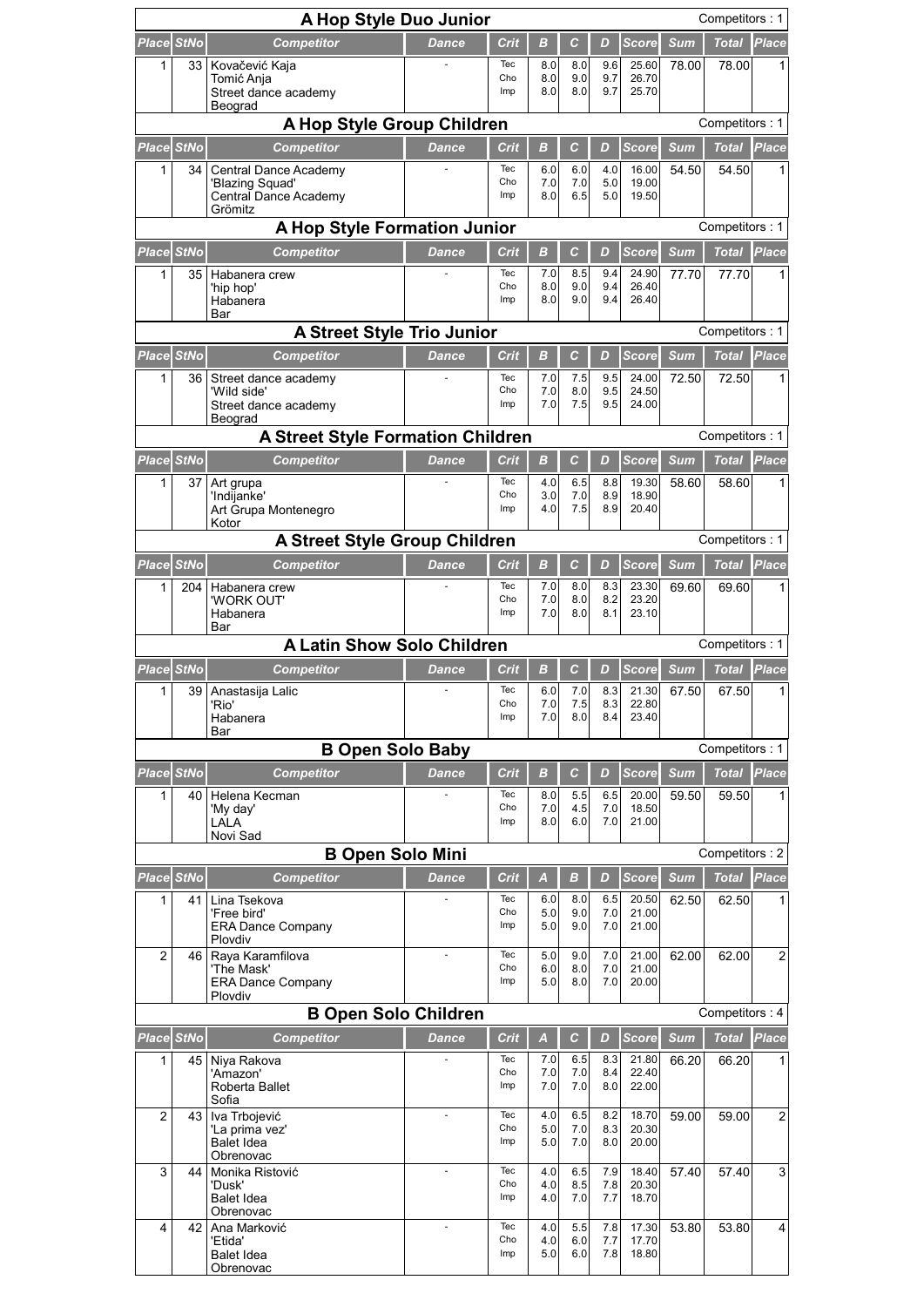| <b>B Open Solo Junior</b><br>Competitors: 4 |            |                                                                       |              |                   |                   |                     |                   |                         |            |                |                |
|---------------------------------------------|------------|-----------------------------------------------------------------------|--------------|-------------------|-------------------|---------------------|-------------------|-------------------------|------------|----------------|----------------|
|                                             | Place StNo | <b>Competitor</b>                                                     | <b>Dance</b> | Crit              | A                 | B                   | D                 | <b>Score</b>            | Sum        | Total          | <b>Place</b>   |
| 1                                           | 47         | Darina Krasteva                                                       |              | Tec               | 5.0               | 4.0                 | 9.2               | 18.20                   | 53.60      | 53.60          | 1              |
|                                             |            | 'The last ray of sunshine'<br>Roberta Ballet<br>Sofia                 |              | Cho<br>Imp        | 5.0<br>5.0        | 3.0<br>4.0          | 9.2<br>9.2        | 17.20<br>18.20          |            |                |                |
| $\overline{2}$                              | 48         | Ena Stublinčević                                                      |              | Tec               | 5.0               | 3.0                 | 8.8               | 16.80                   | 53.40      | 53.40          | $\overline{2}$ |
|                                             |            | 'Faded'<br>Balet Idea<br>Obrenovac                                    |              | Cho<br>Imp        | 5.0<br>5.0        | 5.0<br>4.0          | 8.8<br>8.8        | 18.80<br>17.80          |            |                |                |
| 3                                           | 200        | <b>Teodora Filic</b>                                                  |              | Tec<br>Cho        | 5.0<br>6.0        | 4.0<br>4.0          | 8.9<br>8.9        | 17.90<br>18.90          | 52.70      | 52.70          | 3              |
|                                             |            | 'Mistery'<br><b>Balet Idea</b><br>Obrenovac                           |              | Imp               | 3.0               | 4.0                 | 8.9               | 15.90                   |            |                |                |
| 4                                           | 203        | Anja Simić<br>'007'                                                   |              | Tec<br>Cho        | 5.0<br>4.0        | 3.0<br>3.0          | 8.5<br>8.5        | 16.50<br>15.50          | 47.50      | 47.50          | 4              |
|                                             |            | <b>Balet Idea</b><br>Obrenovac                                        |              | Imp               | 4.0               | 3.0                 | 8.5               | 15.50                   |            |                |                |
|                                             |            | <b>B Open Solo Senior</b>                                             |              |                   |                   |                     |                   |                         |            | Competitors: 2 |                |
| Place StNo                                  |            | <b>Competitor</b>                                                     | <b>Dance</b> | Crit              | B                 | $\mathbf c$         | D                 | Score                   | <b>Sum</b> | <b>Total</b>   | Place          |
| 1                                           | 49         | Petra Janjušević                                                      |              | Tec               | 5.0               | 5.5                 | 9.3               | 19.80                   | 60.40      | 60.40          |                |
|                                             |            | 'Mystery'<br><b>Balet Idea</b>                                        |              | Cho<br>Imp        | 4.0<br>4.0        | 7.5<br>6.5          | 9.3<br>9.3        | 20.80<br>19.80          |            |                |                |
|                                             |            | Obrenovac                                                             |              |                   |                   |                     |                   |                         |            |                |                |
| $\overline{2}$                              | 50         | Teodora Gagic<br>'Lost'                                               |              | Tec<br>Cho        | 3.0<br>4.0        | 6.0<br>7.0          | 8.9<br>8.9        | 17.90<br>19.90          | 57.20      | 57.20          | $\overline{2}$ |
|                                             |            | LALA                                                                  |              | Imp               | 4.0               | 6.5                 | 8.9               | 19.40                   |            |                |                |
|                                             |            | Novi Sad<br><b>B Open Duo Junior</b>                                  |              |                   |                   |                     |                   |                         |            | Competitors: 1 |                |
| Place StNo                                  |            | <b>Competitor</b>                                                     | <b>Dance</b> | <b>Crit</b>       | в                 | $\mathbf c$         | D                 | <b>Score</b>            | Sum        | <b>Total</b>   | Place          |
| 1                                           | 51         | Darina Krasteva                                                       |              | Tec               | 5.0               | 7.5                 | 9.6               | 22.10                   | 68.70      | 68.70          | 1              |
|                                             |            | Niya Rakova<br>Roberta Ballet<br>Sofia                                |              | Cho<br>Imp        | 5.0<br>4.0        | 10.0<br>9.0         | 9.3<br>9.3        | 24.30<br>22.30          |            |                |                |
|                                             |            | <b>B Open Trio Mini</b>                                               |              |                   |                   |                     |                   |                         |            | Competitors: 1 |                |
|                                             | Place StNo | <b>Competitor</b>                                                     | Dance        | Crit              | B                 | $\mathbf c$         | D                 | <b>Score</b>            | <b>Sum</b> | Total          | <b>Place</b>   |
| 1                                           | 52         | <b>ERA Dance Company</b><br>'Fire birds'<br><b>ERA Dance Company</b>  |              | Tec<br>Cho<br>Imp | 5.0<br>5.0<br>6.0 | 6.5<br>8.0<br>7.0   | 8.0<br>8.0<br>7.5 | 19.50<br>21.00<br>20.50 | 61.00      | 61.00          |                |
|                                             |            | Plovdiv<br><b>B Open Group Junior</b>                                 |              |                   |                   |                     |                   |                         |            | Competitors: 1 |                |
|                                             | Place StNo | <b>Competitor</b>                                                     | <b>Dance</b> | Crit              | в                 | $\mathcal{C}$       | D                 | <b>Score</b>            | <b>Sum</b> | <b>Total</b>   | <b>Place</b>   |
| $\mathbf{1}$                                |            | 53 Idea Obrenovac                                                     |              | Tec               | 4.0               | 7.0                 | 9.6               | 20.60                   | 64.30      | 64.30          | 1              |
|                                             |            | 'Revolt'<br><b>Balet Idea</b><br>Obrenovac                            |              | Cho<br>Imp        | 5.0<br>5.0        | 7.5<br>7.0          | 9.6<br>9.6        | 22.10<br>21.60          |            |                |                |
|                                             |            | <b>B Contemporary/Modern Solo Mini</b>                                |              |                   |                   |                     |                   |                         |            | Competitors: 2 |                |
|                                             | Place StNo | <b>Competitor</b>                                                     | <b>Dance</b> | Crit              | $\overline{A}$    | B                   | D                 | <b>Score</b>            | <b>Sum</b> | <b>Total</b>   | <b>Place</b>   |
| 1                                           | 55         | Magdalena Petrović<br>'Heaven on Earth'<br>SRK Maga Magazinovic2      |              | Tec<br>Cho<br>Imp | 6.0<br>6.0<br>6.0 | 6.0<br>7.0<br>7.0   | 6.5<br>7.0<br>7.0 | 18.50<br>20.00<br>20.00 | 58.50      | 58.50          | 1              |
| 2                                           | 54         | Beograd<br>Lina Tsekova                                               |              | Tec               | 5.0               | 7.0                 | 7.0               | 19.00                   | 56.00      | 56.00          | $\overline{2}$ |
|                                             |            | 'Crv of piano'<br><b>ERA Dance Company</b><br>Plovdiv                 |              | Cho<br>Imp        | 5.0<br>5.0        | 6.0<br>6.0          | 7.5<br>7.5        | 18.50<br>18.50          |            |                |                |
|                                             |            | <b>B Contemporary/Modern Solo Children</b>                            |              |                   |                   |                     |                   |                         |            | Competitors: 3 |                |
| Place StNo                                  |            | <b>Competitor</b>                                                     | <b>Dance</b> | Crit              | $\boldsymbol{A}$  | $\boldsymbol{B}$    | С                 | <b>Score</b>            | <b>Sum</b> | <b>Total</b>   | Place          |
| 1                                           | 56         | Niya Rakova<br>'The whisper of the angels'<br>Roberta Ballet<br>Sofia |              | Tec<br>Cho<br>Imp | 5.0<br>5.0<br>4.0 | 5.0<br>4.0<br>4.0   | 6.5<br>7.5<br>7.0 | 16.50<br>16.50<br>15.00 | 48.00      | 48.00          | 1              |
| $\overline{2}$                              | 58         | Niya Rakova                                                           |              | Tec               | 5.0               | 4.0                 | 6.5               | 15.50                   | 47.50      | 47.50          | $\overline{2}$ |
|                                             |            | 'The revenge of the black angel'<br>Roberta Ballet<br>Sofia           |              | Cho<br>Imp        | 5.0<br>4.0        | 5.0<br>4.0          | 7.5<br>6.5        | 17.50<br>14.50          |            |                |                |
| 3                                           | 57         | Marika Radojković<br>'Closeness'<br><b>Balet Idea</b><br>Obrenovac    |              | Tec<br>Cho<br>Imp | 5.0<br>5.0<br>3.0 | $5.0$<br>4.0<br>5.0 | 6.0<br>7.5<br>6.0 | 16.00<br>16.50<br>14.00 | 46.50      | 46.50          | 3              |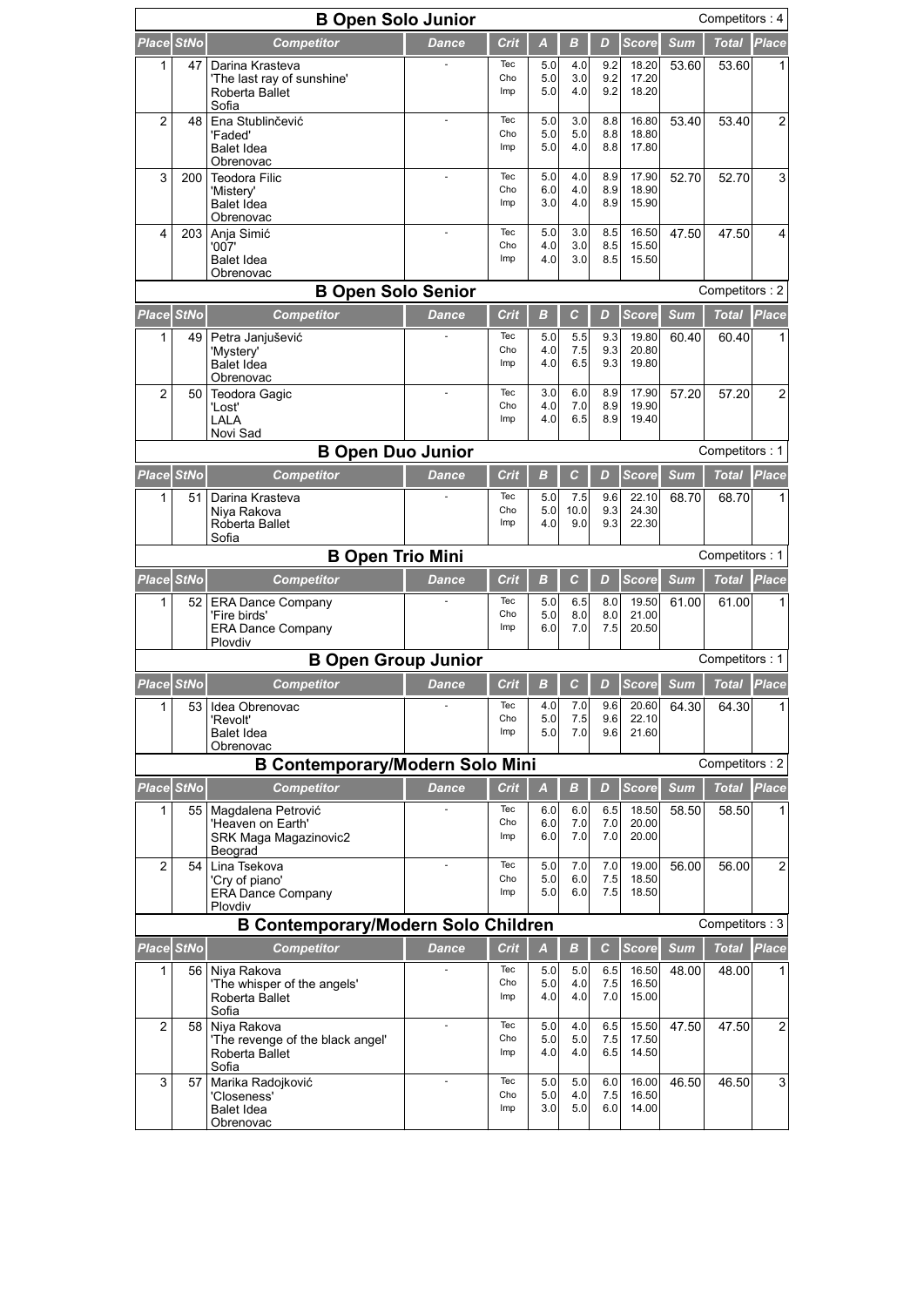| <b>B Contemporary/Modern Solo Junior</b><br>Competitors: 3 |                   |                                                                                    |              |                   |                   |                   |                   |                         |            |                |                |
|------------------------------------------------------------|-------------------|------------------------------------------------------------------------------------|--------------|-------------------|-------------------|-------------------|-------------------|-------------------------|------------|----------------|----------------|
|                                                            | Place StNo        | <b>Competitor</b>                                                                  | <b>Dance</b> | Crit              | A                 | в                 | С                 | <b>Score</b>            | <b>Sum</b> | <b>Total</b>   | Place          |
| 1                                                          | 59                | Tijana Vujovic<br>'Bruises'<br>LALA<br>Novi Sad                                    |              | Tec<br>Cho<br>Imp | 5.0<br>6.0<br>5.0 | 5.0<br>5.0<br>5.0 | 7.5<br>8.0<br>8.5 | 17.50<br>19.00<br>18.50 | 55.00      | 55.00          |                |
| $\overline{2}$                                             | 60                | Darina Krasteva<br>'Give me back my heart'<br>Roberta Ballet<br>Sofia              | ÷,           | Tec<br>Cho<br>Imp | 5.0<br>5.0<br>4.0 | 4.0<br>4.0<br>4.0 | 7.5<br>8.0<br>8.0 | 16.50<br>17.00<br>16.00 | 49.50      | 49.50          | $\overline{2}$ |
| 3                                                          | $\overline{2}$    | Darina Krasteva<br>'Nobody's child'<br>Roberta Ballet<br>Sofia                     | ÷,           | Tec<br>Cho<br>Imp | 5.0<br>4.0<br>4.0 | 4.0<br>3.0<br>3.0 | 7.0<br>7.5<br>8.0 | 16.00<br>14.50<br>15.00 | 45.50      | 45.50          | 3              |
|                                                            |                   | <b>B Contemporary/Modern Duo Junior</b>                                            |              |                   |                   |                   |                   |                         |            | Competitors: 1 |                |
|                                                            | Place StNo        | <b>Competitor</b>                                                                  | <b>Dance</b> | <b>Crit</b>       | в                 | C                 | D                 | <b>Score</b>            | <b>Sum</b> | <b>Total</b>   | Place          |
| 1                                                          | 62                | Iva Živanić<br>Viktorija Miljković<br><b>Balet Idea</b><br>Obrenovac               |              | Tec<br>Cho<br>Imp | 5.0<br>5.0<br>5.0 | 6.0<br>6.0<br>5.0 | 9.4<br>9.4<br>9.4 | 20.40<br>20.40<br>19.40 | 60.20      | 60.20          |                |
| <b>B Contemporary/Modern Duo Senior</b><br>Competitors: 1  |                   |                                                                                    |              |                   |                   |                   |                   |                         |            |                |                |
|                                                            | Place StNo        | <b>Competitor</b>                                                                  | <b>Dance</b> | Crit              | в                 | $\mathbf c$       | D                 | Score                   | <b>Sum</b> | <b>Total</b>   | Place          |
| 1                                                          | 63                | Tijana Vujovic<br>Olivera Kljajic<br>LALA<br>Novi Sad                              |              | Tec<br>Cho<br>Imp | 5.0<br>6.0<br>5.0 | 7.5<br>8.5<br>8.0 | 9.8<br>9.8<br>9.8 | 22.30<br>24.30<br>22.80 | 69.40      | 69.40          |                |
|                                                            |                   | <b>B Contemporary/Modern Trio Mini</b>                                             |              |                   |                   |                   |                   |                         |            | Competitors: 1 |                |
| Place StNo                                                 |                   | <b>Competitor</b>                                                                  | <b>Dance</b> | Crit              | B                 | $\mathbf c$       | D                 | <b>Score</b>            | <b>Sum</b> | <b>Total</b>   | Place          |
| 1                                                          | 64                | <b>ERA Dance Company</b><br>'Running'<br><b>ERA Dance Company</b><br>Plovdiv       |              | Tec<br>Cho<br>Imp | 4.0<br>4.0<br>5.0 | 8.0<br>8.5<br>9.0 | 8.0<br>8.5<br>8.0 | 20.00<br>21.00<br>22.00 | 63.00      | 63.00          |                |
|                                                            |                   | <b>B Contemporary/Modern Group Senior</b>                                          |              |                   |                   |                   |                   |                         |            | Competitors: 1 |                |
|                                                            | Place StNo        | <b>Competitor</b>                                                                  | Dance        | <b>Crit</b>       | $\boldsymbol{B}$  | $\mathbf c$       | D                 | <b>Score</b>            | <b>Sum</b> | Total          | <b>Place</b>   |
| 1                                                          | 65                | Yourself<br>'Love Yourself'<br>LALA<br>Novi Sad                                    |              | Tec<br>Cho<br>Imp | 6.0<br>7.0<br>7.0 | 7.5<br>8.5<br>8.5 | 9.5<br>9.5<br>9.7 | 23.00<br>25.00<br>25.20 | 73.20      | 73.20          |                |
|                                                            |                   | <b>B Classic Ballet Solo Baby</b>                                                  |              |                   |                   |                   |                   |                         |            | Competitors: 1 |                |
|                                                            | Place StNo        | <b>Competitor</b>                                                                  | Dance        | Crit              | в                 | с                 | D                 | <b>Score</b>            | <b>Sum</b> | <b>Total</b>   | <b>Place</b>   |
| 1.                                                         | 66 I              | Irina Krstić<br>'Cupid Variation'<br>SRK Maga Magazinovic2<br>Beograd              |              | Tec<br>Cho<br>Imp | 7.0<br>7.0<br>7.0 | 5.0<br>5.5<br>5.5 | 6.0<br>6.0<br>6.0 | 18.00<br>18.50<br>18.50 | 55.00      | 55.00          | 1              |
|                                                            |                   | <b>B Classic Ballet Solo Mini</b>                                                  |              |                   |                   |                   |                   |                         |            | Competitors: 1 |                |
|                                                            | <b>Place StNo</b> | Competitor                                                                         | Dance        | <b>Crit</b>       | в                 | C                 | D                 | <b>Score</b>            | <b>Sum</b> | <b>Total</b>   | <b>Place</b>   |
| 1                                                          | 67                | Iris Jukić<br>'Kitri variation 3rd act'<br><b>SRK Maga Magazinovic2</b><br>Beograd |              | Tec<br>Cho<br>Imp | 7.0<br>8.0<br>8.0 | 4.0<br>4.5<br>4.5 | 7.0<br>7.0<br>7.0 | 18.00<br>19.50<br>19.50 | 57.00      | 57.00          | 1              |
|                                                            |                   | <b>B Classic Ballet Solo Children</b>                                              |              |                   |                   |                   |                   |                         |            | Competitors: 1 |                |
|                                                            | Place StNo        | <b>Competitor</b>                                                                  | <b>Dance</b> | <b>Crit</b>       | B                 | $\mathbf{C}$      | D                 | <b>Score</b>            | <b>Sum</b> | <b>Total</b>   | Place          |
| 1                                                          | 68                | Nađa Belovuković<br>'Swan'<br>SRK Maga Magazinovic2<br>Beograd                     |              | Tec<br>Cho<br>Imp | 7.0<br>6.0<br>7.0 | 6.0<br>6.5<br>7.5 | 8.0<br>8.0<br>8.5 | 21.00<br>20.50<br>23.00 | 64.50      | 64.50          | 1              |
|                                                            |                   | <b>B Classic Ballet Trio Baby</b>                                                  |              |                   |                   |                   |                   |                         |            | Competitors: 1 |                |
| Place StNo                                                 |                   | <b>Competitor</b>                                                                  | <b>Dance</b> | Crit              | $\boldsymbol{B}$  | $\mathbf c$       | D                 | Score                   | <b>Sum</b> | <b>Total</b>   | Place          |
| 1                                                          | 69                | <b>SRK Maga Magazinovic</b><br>'Butterflies'<br>SRK Maga Magazinovic2<br>Beograd   |              | Tec<br>Cho<br>Imp | 6.0<br>7.0<br>6.0 | 4.5<br>5.0<br>5.5 | 5.5<br>6.0<br>5.5 | 16.00<br>18.00<br>17.00 | 51.00      | 51.00          |                |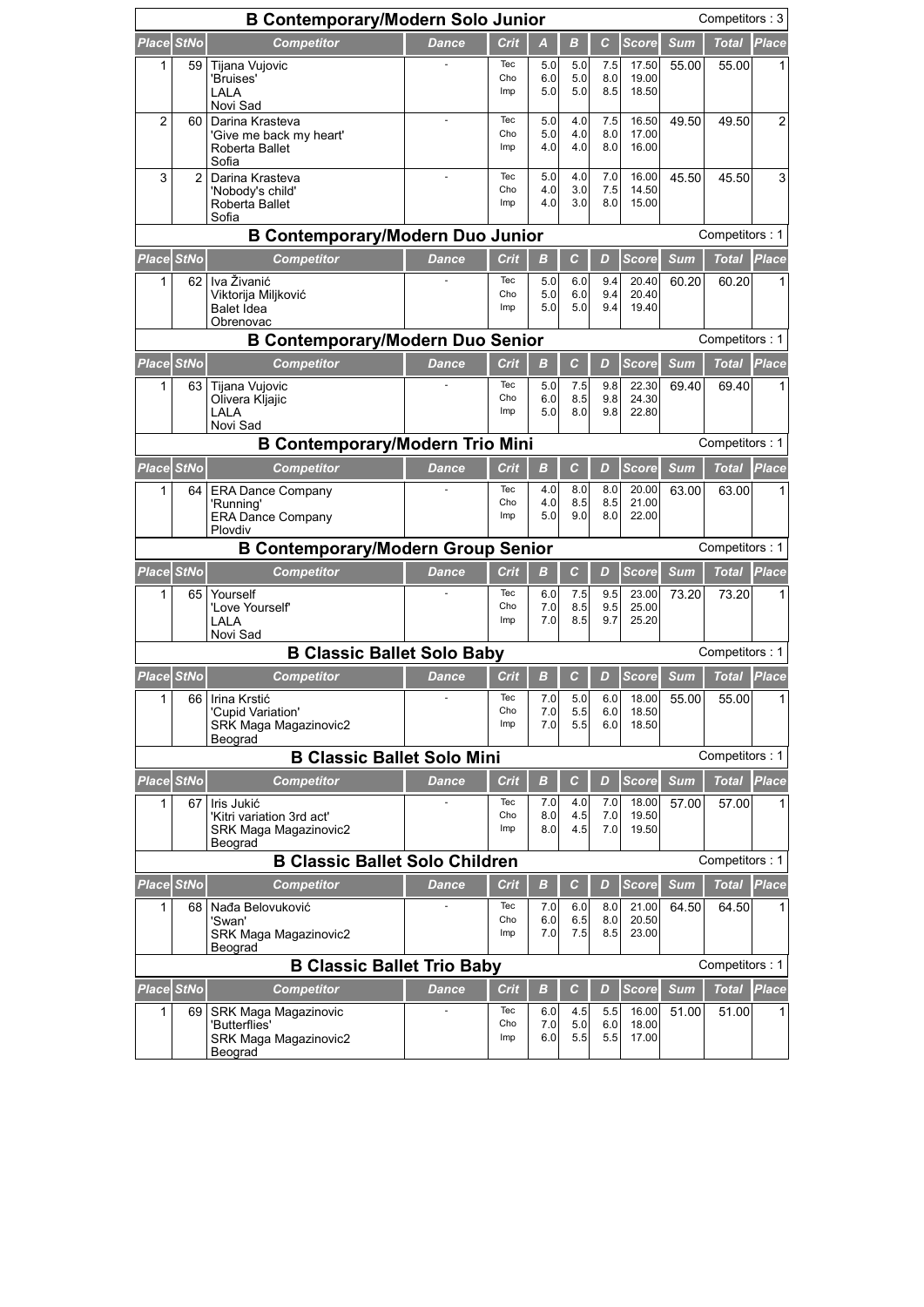|                   | <b>B Classic Ballet Group Mini</b><br>Competitors: 1 |                                                                                       |              |                   |                         |                    |                   |                         |                     |                       |              |
|-------------------|------------------------------------------------------|---------------------------------------------------------------------------------------|--------------|-------------------|-------------------------|--------------------|-------------------|-------------------------|---------------------|-----------------------|--------------|
| <b>Place StNo</b> |                                                      | <b>Competitor</b>                                                                     | <b>Dance</b> | Crit              | B                       | $\mathcal{C}$      | D                 | <b>Score</b>            | <b>Sum</b>          | <b>Total</b>          | <b>Place</b> |
| 1                 | 70                                                   | SRK Maga Magazinovic<br>'Heaven birds'                                                |              | Tec<br>Cho        | 5.0<br>7.0              | 6.0<br>7.0         | 7.0<br>7.0        | 18.00<br>21.00          | 59.00               | 59.00                 |              |
|                   |                                                      | SRK Maga Magazinovic2<br>Beograd                                                      |              | Imp               | 6.0                     | 7.0                | 7.0               | 20.00                   |                     |                       |              |
|                   |                                                      | <b>B Classic Ballet Group Children</b>                                                |              |                   |                         |                    |                   |                         |                     | Competitors: 1        |              |
| Place             | <b>StNo</b>                                          | <b>Competitor</b>                                                                     | <b>Dance</b> | Crit              | в                       | $\mathcal{C}$      | D                 | Score                   | <b>Sum</b>          | Total                 | Place        |
| 1                 | 71                                                   | <b>SRK Maga Magazinovic</b><br>'Moonlight sonata'<br>SRK Maga Magazinovic2<br>Beograd |              | Tec<br>Cho<br>Imp | 5.0<br>7.0<br>6.0       | 6.5<br>8.0<br>7.5  | 8.5<br>8.5<br>8.5 | 20.00<br>23.50<br>22.00 | 65.50               | 65.50                 |              |
|                   |                                                      | <b>B Classic Ballet Group Junior</b>                                                  |              |                   |                         |                    |                   |                         |                     | Competitors: 1        |              |
| Place StNo        |                                                      | <b>Competitor</b>                                                                     | <b>Dance</b> | Crit              | в                       | C                  | D                 | <b>Score</b>            | <b>Sum</b>          | <b>Total</b>          | <b>Place</b> |
| 1                 | 72                                                   | SRK Maga Magazinovic<br>'Spanish roses'<br>SRK Maga Magazinovic2                      |              | Tec<br>Cho<br>Imp | 4.0<br>4.0<br>4.0       | 6.0<br>7.5<br>6.5  | 9.0<br>9.0<br>9.0 | 19.00<br>20.50<br>19.50 | 59.00               | 59.00                 | 1            |
|                   |                                                      | Beograd                                                                               |              |                   |                         |                    |                   |                         |                     |                       |              |
|                   |                                                      | <b>B Jazz Style Solo Children</b>                                                     |              |                   |                         |                    |                   |                         |                     | Competitors: 1        |              |
| <b>Place</b><br>1 | <b>StNo</b><br>73                                    | <b>Competitor</b>                                                                     | <b>Dance</b> | Crit<br>Tec       | $\boldsymbol{B}$<br>7.0 | $\mathbf c$<br>7.5 | D<br>8.0          | <b>Score</b><br>22.50   | <b>Sum</b><br>71.50 | <b>Total</b><br>71.50 | <b>Place</b> |
|                   |                                                      | Anja Savic<br>'Watch me bounce'<br>LALA<br>Novi Sad                                   |              | Cho<br>Imp        | 8.0<br>8.0              | 8.0<br>8.0         | 8.5<br>8.5        | 24.50<br>24.50          |                     |                       |              |
|                   |                                                      | <b>B Jazz Style Solo Junior</b>                                                       |              |                   |                         |                    |                   |                         |                     | Competitors: 1        |              |
| <b>Place StNo</b> |                                                      | <b>Competitor</b>                                                                     | <b>Dance</b> | <b>Crit</b>       | B                       | C                  | D                 | <b>Score</b>            | <b>Sum</b>          | <b>Total</b>          | <b>Place</b> |
| 1                 | 74                                                   | Irina Vasić<br>'Modern life'<br><b>Balet Idea</b><br>Obrenovac                        |              | Tec<br>Cho<br>Imp | 4.0<br>4.0<br>3.0       | 6.0<br>5.5<br>5.5  | 8.1<br>8.1<br>8.1 | 18.10<br>17.60<br>16.60 | 52.30               | 52.30                 |              |
|                   |                                                      | <b>B Jazz Style Group Junior</b>                                                      |              |                   |                         |                    |                   |                         |                     | Competitors: 1        |              |
| <b>Place StNo</b> |                                                      | Competitor                                                                            | <b>Dance</b> | Crit              | B                       | $\mathcal{C}$      | D                 | <b>Score</b>            | <b>Sum</b>          | <b>Total</b>          | Place        |
| 1                 | 75                                                   | Idea Obrenovac<br>'River'<br><b>Balet Idea</b>                                        |              | Tec<br>Cho<br>Imp | 5.0<br>4.0<br>4.0       | 7.5<br>8.5<br>8.0  | 9.5<br>9.5<br>9.5 | 22.00<br>22.00<br>21.50 | 65.50               | 65.50                 |              |
|                   |                                                      | Obrenovac<br><b>B Art Solo Children</b>                                               |              |                   |                         |                    |                   |                         |                     | Competitors: 1        |              |
| Place             | <b>StNo</b>                                          | Competitor                                                                            | Dance        | Crit              | в                       | с                  | D                 | <b>Score</b>            | <b>Sum</b>          | Total                 | Place        |
| 1                 | 201                                                  | Doris Sjekloca                                                                        |              | Tec               | 6.0                     | 7.5                | 5.0               | 18.50                   | 60.50               | 60.50                 | 1            |
|                   |                                                      | 'Life'<br>Balet Idea                                                                  |              | Cho<br>Imp        | 7.0<br>7.0              | 8.0<br>8.0         | 6.0<br>6.0        | 21.00<br>21.00          |                     |                       |              |
|                   |                                                      | Obrenovac<br><b>B Art Solo Junior</b>                                                 |              |                   |                         |                    |                   |                         |                     | Competitors: 1        |              |
| <b>Place StNo</b> |                                                      | <b>Competitor</b>                                                                     | <b>Dance</b> | Crit              | в                       | $\mathcal{C}$      | D                 | <b>Score</b>            | <b>Sum</b>          | <b>Total</b>          | Place        |
| 1                 | 78                                                   | Lara Marjacić                                                                         |              | Tec               | 4.0                     | 5.5                | 8.2               | 17.70                   | 51.60               | 51.60                 | 1            |
|                   |                                                      | 'Etida'<br><b>Balet Idea</b>                                                          |              | Cho<br>Imp        | 4.0<br>3.0              | 5.5<br>5.0         | 8.2<br>8.2        | 17.70<br>16.20          |                     |                       |              |
|                   |                                                      | Obrenovac                                                                             |              |                   |                         |                    |                   |                         |                     |                       |              |
|                   |                                                      | <b>B Art Solo Senior</b>                                                              |              |                   |                         |                    |                   |                         |                     | Competitors: 2        |              |
| Place StNo<br>1   | 79                                                   | <b>Competitor</b><br>Iva Ristić                                                       | <b>Dance</b> | Crit<br>Tec       | $\boldsymbol{B}$<br>7.0 | $\mathbf c$<br>8.0 | D<br>9.3          | <b>Score</b><br>24.30   | <b>Sum</b><br>74.90 | <b>Total</b><br>74.90 | Place        |
|                   |                                                      | 'Pulp Fiction'<br><b>Balet Idea</b><br>Obrenovac                                      |              | Cho<br>Imp        | 8.0<br>8.0              | 8.0<br>8.0         | 9.3<br>9.3        | 25.30<br>25.30          |                     |                       |              |
|                   |                                                      | <b>B Musical Theater Solo Children</b>                                                |              |                   |                         |                    |                   |                         |                     | Competitors: 1        |              |
| <b>Place StNo</b> |                                                      | <b>Competitor</b>                                                                     | <b>Dance</b> | Crit              | $\boldsymbol{B}$        | $\mathbf c$        | D                 | <b>Score</b>            | <b>Sum</b>          | <b>Total</b>          | Place        |
| 1                 | 81                                                   | Lorena Leštar<br>'Dream a little dream of me'<br>Inspire<br>Novi Sad                  |              | Tec<br>Cho<br>Imp | 7.0<br>7.0<br>7.0       | 7.0<br>7.0<br>7.0  | 8.2<br>8.0<br>8.2 | 22.20<br>22.00<br>22.20 | 66.40               | 66.40                 | 1            |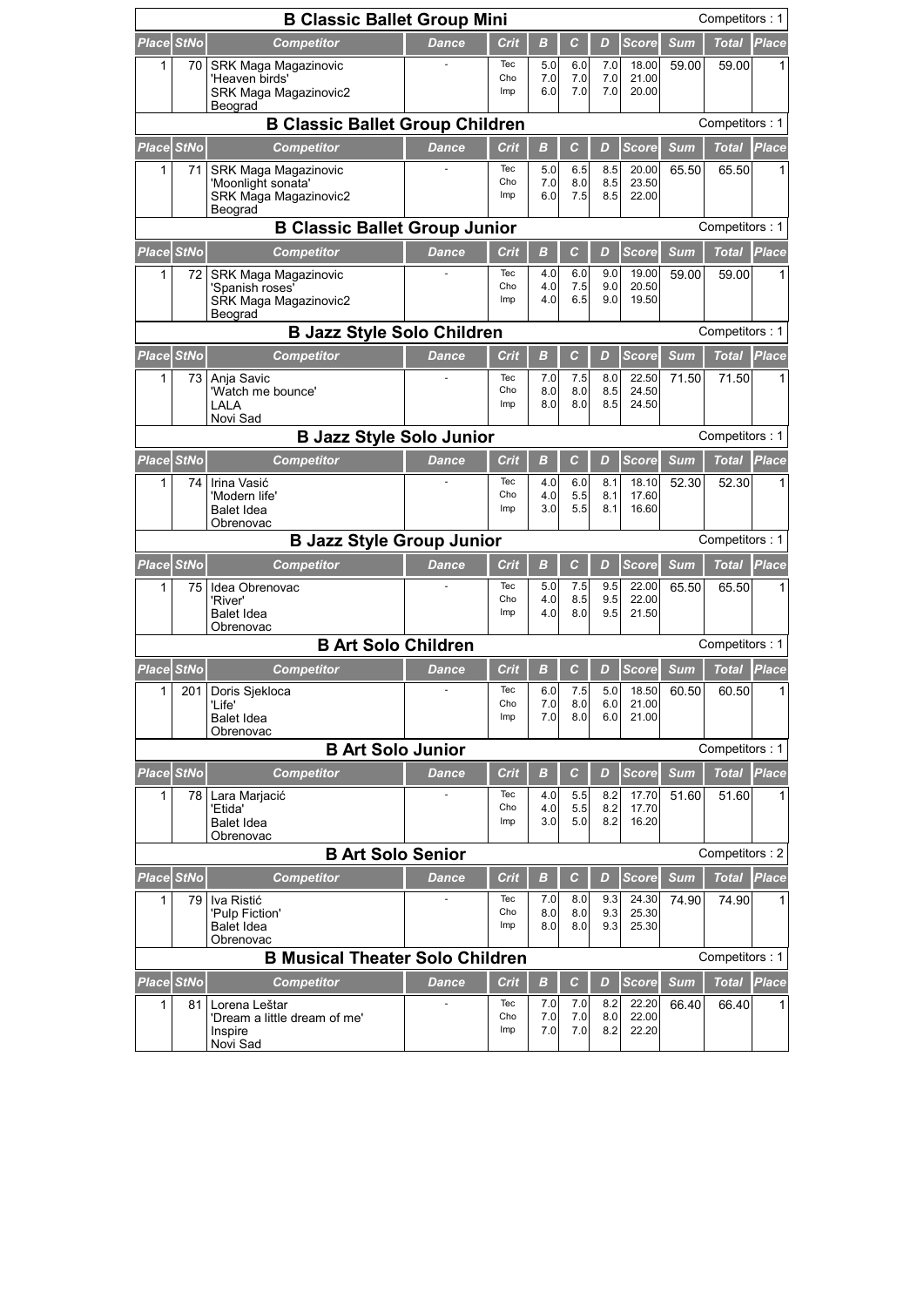| <b>B Musical Theater Duo Mini</b><br>Competitors: 1                                                                       |     |                                                     |              |             |                  |                    |            |                       |                     |                |                   |  |
|---------------------------------------------------------------------------------------------------------------------------|-----|-----------------------------------------------------|--------------|-------------|------------------|--------------------|------------|-----------------------|---------------------|----------------|-------------------|--|
| <b>Place StNo</b>                                                                                                         |     | Competitor                                          | <b>Dance</b> | Crit        | в                | $\mathbf{C}$       | D          | <b>Score</b>          | <b>Sum</b>          | <b>Total</b>   | Place             |  |
| 1                                                                                                                         | 83  | Helena Kecman                                       |              | Tec<br>Cho  | 6.0<br>6.0       | 5.0<br>6.0         | 6.5<br>7.0 | 17.50<br>19.00        | 54.00               | 54.00          |                   |  |
|                                                                                                                           |     | Katarina Kiso<br>LALA                               |              | Imp         | 6.0              | 4.5                | 7.0        | 17.50                 |                     |                |                   |  |
|                                                                                                                           |     | Novi Sad<br><b>B Musical Theater Group Children</b> |              |             |                  |                    |            |                       |                     | Competitors: 1 |                   |  |
| Place StNo                                                                                                                |     | <b>Competitor</b>                                   | <b>Dance</b> | Crit        | $\overline{B}$   | $\mathbf c$        | D          | Score                 | <b>Sum</b>          | Total          | <b>Place</b>      |  |
| 1                                                                                                                         | 84  | Inspire Kids                                        |              | Tec         | 6.0              | 6.5                | 8.8        | 21.30                 | 68.20               | 68.20          |                   |  |
|                                                                                                                           |     | 'Look on the bright side'                           |              | Cho<br>Imp  | 7.0<br>7.0       | 8.0                | 9.0        | 24.00                 |                     |                |                   |  |
|                                                                                                                           |     | Inspire<br>Novi Sad                                 |              |             |                  | 7.0                | 8.9        | 22.90                 |                     |                |                   |  |
|                                                                                                                           |     | <b>B Musical Theater Formation Children</b>         |              |             |                  |                    |            |                       |                     | Competitors: 1 |                   |  |
| <b>Place StNo</b>                                                                                                         |     | <b>Competitor</b>                                   | <b>Dance</b> | Crit        | в                | $\mathbf c$        | D          | <b>Score</b>          | <b>Sum</b>          | <b>Total</b>   | Place             |  |
| 1                                                                                                                         | 85  | Circus Story<br>'Circus Story'                      |              | Tec<br>Cho  | 4.0<br>3.0       | 6.5<br>7.5         | 8.9<br>9.0 | 19.40<br>19.50        | 57.90               | 57.90          |                   |  |
|                                                                                                                           |     | LALA                                                |              | Imp         | 3.0              | 7.0                | 9.0        | 19.00                 |                     |                |                   |  |
| Novi Sad<br><b>B Folk Trio Mini</b><br>Competitors: 1                                                                     |     |                                                     |              |             |                  |                    |            |                       |                     |                |                   |  |
| Place StNo<br>B<br>$\mathcal{C}$<br><b>Sum</b><br><b>Competitor</b><br>Crit<br>D<br><b>Score</b><br><b>Total</b><br>Dance |     |                                                     |              |             |                  |                    |            |                       |                     |                |                   |  |
| 1                                                                                                                         | 86  | <b>ERA Dance Company</b>                            |              | Tec         | 9.0              | 6.5                | 7.5        | 23.00                 | 71.50               | 71.50          | <b>Place</b><br>1 |  |
|                                                                                                                           |     | 'Bole chudian'                                      |              | Cho<br>Imp  | 9.0<br>9.0       | 7.0<br>7.5         | 8.0<br>8.0 | 24.00<br>24.50        |                     |                |                   |  |
|                                                                                                                           |     | <b>ERA Dance Company</b><br>Plovdiv                 |              |             |                  |                    |            |                       |                     |                |                   |  |
|                                                                                                                           |     | <b>B Neoclassic Solo Junior</b>                     |              |             |                  |                    |            |                       |                     | Competitors: 1 |                   |  |
| Place StNo                                                                                                                |     | <b>Competitor</b>                                   | <b>Dance</b> | Crit        | B                | $\mathbf c$        | D          | <b>Score</b>          | <b>Sum</b>          | <b>Total</b>   | Place             |  |
| 1                                                                                                                         | 87  | Kalina Tošić<br>'Arabian dance'                     |              | Tec<br>Cho  | 5.0<br>4.0       | 6.5<br>7.0         | 8.3<br>8.3 | 19.80<br>19.30        | 57.40               | 57.40          |                   |  |
|                                                                                                                           |     | SRK Maga Magazinovic2                               |              | Imp         | 4.0              | 6.0                | 8.3        | 18.30                 |                     |                |                   |  |
|                                                                                                                           |     | Beograd<br><b>B Acro Style Solo Children</b>        |              |             |                  |                    |            |                       |                     | Competitors: 2 |                   |  |
| <b>Place StNo</b>                                                                                                         |     | <b>Competitor</b>                                   | <b>Dance</b> | Crit        | A                | $\boldsymbol{B}$   | D          | <b>Score</b>          | <b>Sum</b>          | <b>Total</b>   | Place             |  |
| 1                                                                                                                         | 89  | Victoria Ivanova                                    |              | Tec         | 6.0              | 7.0                | 8.5        | 21.50                 | 63.40               | 63.40          |                   |  |
|                                                                                                                           |     | 'Temari'<br>Roberta Ballet                          |              | Cho<br>Imp  | 6.0<br>5.0       | 7.0<br>7.0         | 8.5<br>8.4 | 21.50<br>20.40        |                     |                |                   |  |
|                                                                                                                           |     | Sofia                                               |              |             |                  |                    |            |                       |                     |                |                   |  |
| $\overline{2}$                                                                                                            | 76  | Nikolina Stevanović<br>'Balkan soul'                | ä,           | Tec<br>Cho  | 4.0<br>5.0       | 4.0<br>4.0         | 8.0<br>8.0 | 16.00<br>17.00        | 50.20               | 50.20          | $\overline{2}$    |  |
|                                                                                                                           |     | <b>Balet Idea</b><br>Obrenovac                      |              | Imp         | 5.0              | 4.0                | 8.2        | 17.20                 |                     |                |                   |  |
|                                                                                                                           |     | <b>B Street Jazz/MTV Duo Mini</b>                   |              |             |                  |                    |            |                       |                     | Competitors: 1 |                   |  |
| Place StNo                                                                                                                |     | <b>Competitor</b>                                   | Dance        | Crit        | в                | С                  | D          | <b>Score</b>          | <b>Sum</b>          | Total          | <b>Place</b>      |  |
| 1                                                                                                                         | 90  | Lina Tsekova                                        |              | Tec         | 7.0              | 7.0                | 8.0        | 22.00                 | 70.00               | 70.00          | 1                 |  |
|                                                                                                                           |     | Vasilena Dimitrova<br><b>ERA Dance Company</b>      |              | Cho<br>Imp  | 9.0<br>9.0       | 8.0<br>7.0         | 7.5<br>7.5 | 24.50<br>23.50        |                     |                |                   |  |
|                                                                                                                           |     | Plovdiv                                             |              |             |                  |                    |            |                       |                     | Competitors: 1 |                   |  |
|                                                                                                                           |     | <b>B Art Duo Children</b>                           |              |             |                  |                    |            |                       |                     |                |                   |  |
| Place StNo<br>1                                                                                                           | 202 | <b>Competitor</b><br>Doris Sjekloća                 | Dance        | Crit<br>Tec | B<br>5.0         | $\mathbf c$<br>5.5 | D<br>7.9   | <b>Score</b><br>18.40 | <b>Sum</b><br>58.90 | Total<br>58.90 | <b>Place</b>      |  |
|                                                                                                                           |     | Nikolina Stevanović                                 |              | Cho         | 6.0              | 6.5                | 8.0        | 20.50                 |                     |                |                   |  |
|                                                                                                                           |     | <b>Balet Idea</b><br>Obrenovac                      |              | Imp         | 6.0              | 6.0                | 8.0        | 20.00                 |                     |                |                   |  |
|                                                                                                                           |     | <b>B Art Solo Mini</b>                              |              |             |                  |                    |            |                       |                     | Competitors: 1 |                   |  |
| <b>Place StNo</b>                                                                                                         |     | <b>Competitor</b>                                   | Dance        | Crit        | $\boldsymbol{B}$ | $\mathbf c$        | D          | <b>Score</b>          | <b>Sum</b>          | Total          | <b>Place</b>      |  |
| $\mathbf{1}$                                                                                                              | 77  | Vasilena Dimitrova<br>'The quardian of Lidht'       |              | Tec<br>Cho  | 9.0<br>9.0       | 8.0<br>8.0         | 8.0<br>7.5 | 25.00<br>24.50        | 75.50               | 75.50          | 1                 |  |
|                                                                                                                           |     | <b>ERA Dance Company</b>                            |              | Imp         | 10.0             | 8.0                | 8.0        | 26.00                 |                     |                |                   |  |
|                                                                                                                           |     | Plovdiv<br><b>B Musical Theater Solo Mini</b>       |              |             |                  |                    |            |                       |                     | Competitors: 1 |                   |  |
| Place StNo                                                                                                                |     | <b>Competitor</b>                                   | <b>Dance</b> | Crit        | B                | $\mathbf c$        | D          | Score                 | <b>Sum</b>          | Total          | Place             |  |
| 1                                                                                                                         | 82  | Vasilena Dimitrova                                  |              | Tec         | 7.0              | 7.0                | 8.0        | 22.00                 | 69.00               | 69.00          | 1                 |  |
|                                                                                                                           |     | 'Moana'<br><b>ERA Dance Company</b>                 |              | Cho<br>Imp  | 8.0<br>8.0       | 7.5<br>8.0         | 8.0<br>7.5 | 23.50<br>23.50        |                     |                |                   |  |
|                                                                                                                           |     | Plovdiv                                             |              |             |                  |                    |            |                       |                     |                |                   |  |